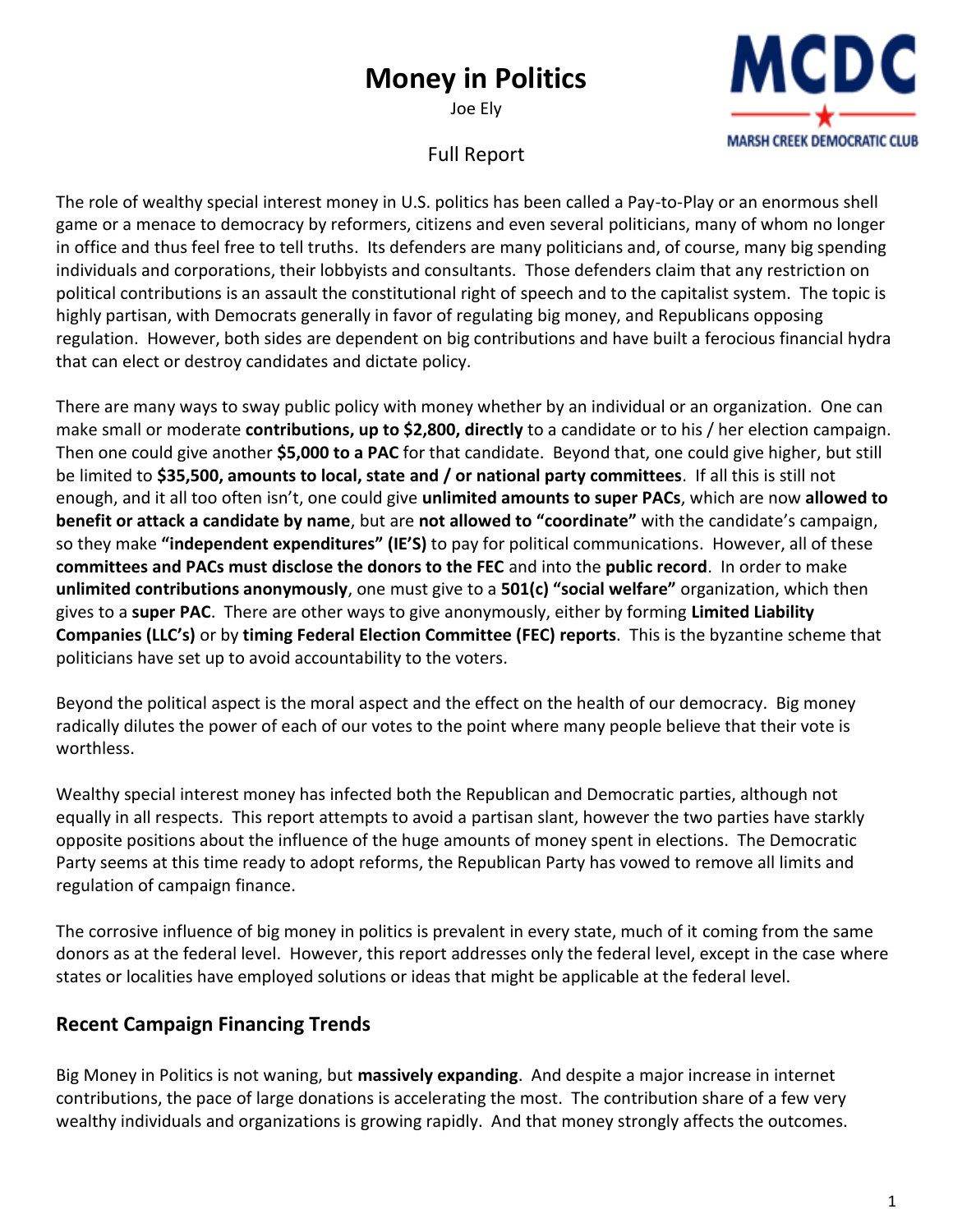

- About **\$14 billion** was spent for the 2020 election federal elections, half being spent for the office of president. About 150,000,000 million Americans voted, for about **\$90 spent per voter**.
- The 2020 total spending more than **doubles that in 2016**.
- **27%** of all 2020 spending was in **small donations** (under \$200). **43%** was in **large donations** by individuals. **4.2%** came from **PACs**. Almost **10%** was candidate **self-funding** (thanks to Bloomberg and Steyer). The **top 100 donors** accounted for **11.4%**. The **top 10** human donors accounted for **5.5%.**
- About **\$2.6B** (16%) came from **Independent Expenditures** in 2020, up from **\$1.3B** (20%) in **2016**, and up from **less than \$200** million **before** the 2010 **Citizens United decision** [https://www.opensecrets.org/news/2020/10/2020-election-to-near-11-billion-in-total-spending](https://www.opensecrets.org/news/2020/10/2020-election-to-near-11-billion-in-total-spending-smashing-records/)[smashing-records/](https://www.opensecrets.org/news/2020/10/2020-election-to-near-11-billion-in-total-spending-smashing-records/) [Unprecedented donations poured into 2020 state and federal races • OpenSecrets](https://www.opensecrets.org/news/2020/11/2020-state-and-federal-races-nimp/)
- **Highest spenders won their elections 90% of the time.** <https://www.opensecrets.org/elections-overview/winning-vs-spending?cycle=2020>
- **Incumbents raise 6 to 7 times more than the average challenger**
- On average, spending by incumbents who were defeated in 2020 was 25% greater than challengers who won, and by incumbents who won, spending was 270% greater than challengers. <https://www.opensecrets.org/elections-overview/incumbent-advantage>

# **Who is right?**

As Democrats, we want to protect and promote democracy, and place it in a higher order than pure capitalism. However, leaders on both sides of the issue have been vehement in making their cases.

## **Reformers & Watchdogs**

**The For the People Act (H.R.1 / S.1)** is the most important campaign finance bill since the Citizens United vs. FEC Supreme Court decision in 2010, which released a murky deluge of big money in politics. The bill corrects many of the abuses of our campaign finance system. It also protects voter's rights, strengthens election security and strengthens government ethics and accountability to the people. It scores **67% positive among U.S. voters**, including **56% of Republican voters**. **President Biden** is strongly in favor of it. It was **passed in the U.S. House** by a Democratic partisan vote, and will face a **partisan battle in the Senate**. The bill is supported by of most civil rights, human rights, labor unions, progressive legal institutes, including the **ACLU, NAACP, Sierra Club, Center for Constitutional Rights, League of Women Voters, the Brennan Center for Justice, and the League of Conservation Voters**, as well as the **New York Times**, **Washington Post.**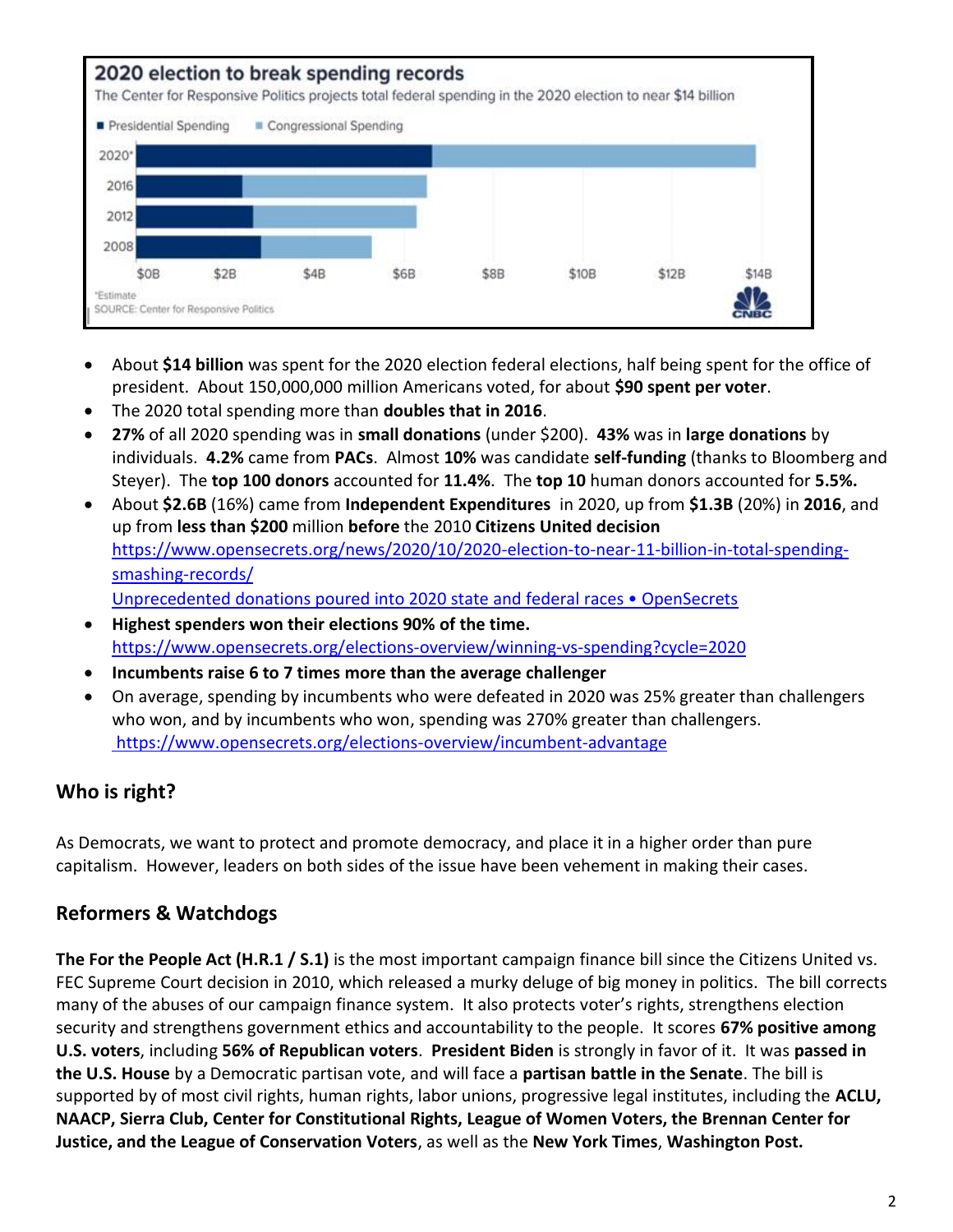H.R.1 is opposed by the **Republican Party leaders**, the **Heritage Foundation**, the **Cato Institute**, the **U.S. Chamber of Commerce**, the **National Review** and the **Wall Street Journal**. [https://en.wikipedia.org/wiki/For\\_the\\_People\\_Act](https://en.wikipedia.org/wiki/For_the_People_Act)

A 2016 experimental study in the *[American Journal of Political Science](https://en.wikipedia.org/wiki/American_Journal_of_Political_Science)* found that politicians made themselves **more available** for meetings with individuals when they believed that the individuals had **donated** to their campaign. A 2011 study found that "even after controlling for past contracts and other factors, companies that **contributed more money** to federal candidates subsequently **received more contracts**.["](https://en.wikipedia.org/wiki/Campaign_finance_in_the_United_States#cite_note-77)] A 2016 study in the *Journal of Politics* found that industries overseen by committees **decreased** their contributions to congress members who **recently departed** from the committees and that they **immediately increased** their contributions to **new members** of the committees, which is "evidence that **corporations and business PACs use donations to acquire immediate access and favor**—suggesting they at least **anticipate that the donations will influence policy**."

[https://en.wikipedia.org/wiki/Campaign\\_finance\\_in\\_the\\_United\\_States#Impact\\_of\\_finance\\_on\\_the\\_results](https://en.wikipedia.org/wiki/Campaign_finance_in_the_United_States#Impact_of_finance_on_the_results)

There are many organizations that closely track and report money in politics to the extent possible in a system that is intentionally re-engineered to prevent accountability. The most prominent and most proficient are **The Center for Responsive Politics** [\(www.opensecrets.org\)](http://www.opensecrets.org/), **The Center for Media and Democracy** [\(www.prwatch.org\)](http://www.prwatch.org/), **Ballotpedia.org**, **Public Citizen** [\(www.citizen.org\)](http://www.citizen.org/), ), **Represent.us**, **MoveToAmend.org**, **VotersEdge.org**, and **FollowTheMoney.org** (state campaign financing). A great deal of the information that is reported by all of these organizations, by the media, and Wikipedia, including this document, is sourced from OpenSecrets.org, which in turn downloads information from the Federal Elections Committee and the IRS, among other sources. The OpenSecrets website lists almost 3,000 financial supporters from the largest, Carnegie Corporation (\$1,000,000), to the smallest (below \$99). The **Center for Responsive Politics (CRP)**, the **National Institute on Money and Politics** and the **Brennan Center** are in the process of **merging**. The product of this merger will be a very formidable watchdog organization.

Here are some arguments in favor of reform:

- Office holders will be **accountable to only to the voters** not wealthy special interests, such as megamillionaires and corporations. Votes will matter, not wealth.
- Americans' **faith** will be restored in the power of **their vote**
- **Democracy** will be greatly **strengthened**, and **plutocracy defeated**
- **Political Justice** will enable **economic** justice, **environmental** justice, **educational** justice, **healthcare** justice, **social / racial** justice, **criminal** justice, **worker** justice.
- Campaign finance reform **polls overwhelmingly positive** among Democrats, Independents, and Republicans
- **Political leaders** have much more time to **do the job** that **voters** elected them to do instead of raising money
- **Americans need to know** who is supporting candidates, and **how generously**
- Large contributors are often extremist
- Secret Quid pro Quo is expected by contributors <https://www.npr.org/2010/01/21/122823118/Opposing-Views-Of-Campaign-Finance-Decision> <https://www.npr.org/2010/01/21/122823118/Opposing-Views-Of-Campaign-Finance-Decision>

## **Defenders of the Current System**

The only readily identifiable organization solely dedicated to weakening or eliminating campaign financing regulation is the **Institute for Free Speech**. Its website does not identify its financial supporters, however the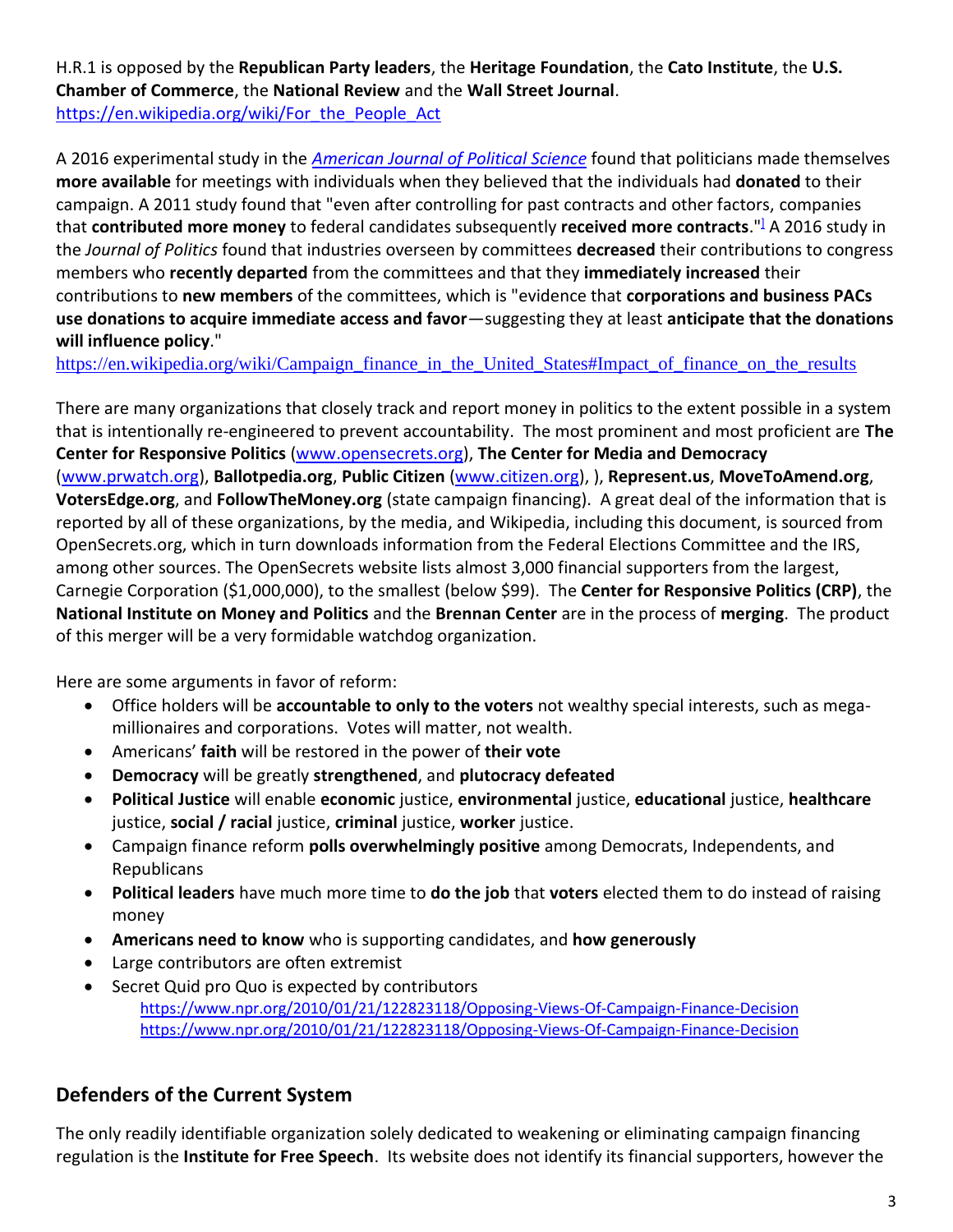Center for Media & Democracy [\(www.sourcewatch.org\)](http://www.sourcewatch.org/) reports that over **70%** of funding comes from the very conservative **Donors Capital** fund. Other strong opponents are the **Heritage Foundation** and the **Cato Institute.** In most cases, leaders who oppose campaign financing regulations and limits but favored disclosure to the FEC and the public now oppose disclosure**.** 

Here are some arguments against reform:

- Limiting campaign spending limits outreach and debate
- More money can overcome low name recognition
- More money is needed for registration and GOTV
- Limiting contributions violates free speech
- Limiting fund raising prevents some candidates from running
- Small contributions will require more time fund raising
- Incumbents will have the advantage
- Small donations or public funding increases partisanship
- Parties will be less powerful
- No more tax money for politicians
- Tax payers would be forced to support candidates that they disagree with
- Other government programs would be denied funds that are used for public financing
- Quid pro Quo is not legal and has not been widely practiced
- Complexity of regulations make funding less transparent
- Disclosure puts contributors at risk
- Limits have not kept up with inflation <https://www.npr.org/2010/01/21/122823118/Opposing-Views-Of-Campaign-Finance-Decision> <https://time.com/4182502/campaign-finance-reform/> [https://www.heritage.org/budget-and-spending/report/campaign-finance-reform-the-good-the-bad-and](https://www.heritage.org/budget-and-spending/report/campaign-finance-reform-the-good-the-bad-and-the-unconstitutional)[the-unconstitutional](https://www.heritage.org/budget-and-spending/report/campaign-finance-reform-the-good-the-bad-and-the-unconstitutional)

The following links provide additional sourcing of the aforementioned arguments and some background.

- [https://www.ifs.org/research/overwhelmingly-opposed-an-analysis-of-public-and-955-organization](https://www.ifs.org/research/overwhelmingly-opposed-an-analysis-of-public-and-955-organization-expert-and-public-official-comments-on-the-irss-501c4-rulemaking/)[expert-and-public-official-comments-on-the-irss-501c4-rulemaking/](https://www.ifs.org/research/overwhelmingly-opposed-an-analysis-of-public-and-955-organization-expert-and-public-official-comments-on-the-irss-501c4-rulemaking/)
- [https://aceproject.org/ace-en/topics/pc/pca/pca02/pca02a/pca02a5/mobile\\_browsing/onePag](https://aceproject.org/ace-en/topics/pc/pca/pca02/pca02a/pca02a5/mobile_browsing/onePag)
- <https://www.rochester.edu/newscenter/does-money-in-politics-threaten-us-democracy-442802/>
- <https://www.ifs.org/research/citizens-united-corruption/>
- <https://nationalpress.org/topic/the-pros-and-cons-of-campaign-finance-limits/>

## **Public Perception**

In 2018 the Pew Research Center conducted a poll of Americans' preference and perception of Money in Politics. It reflects a strong desire to avoid undue influence of large campaign contributors and a strong impression that this condition exists in America.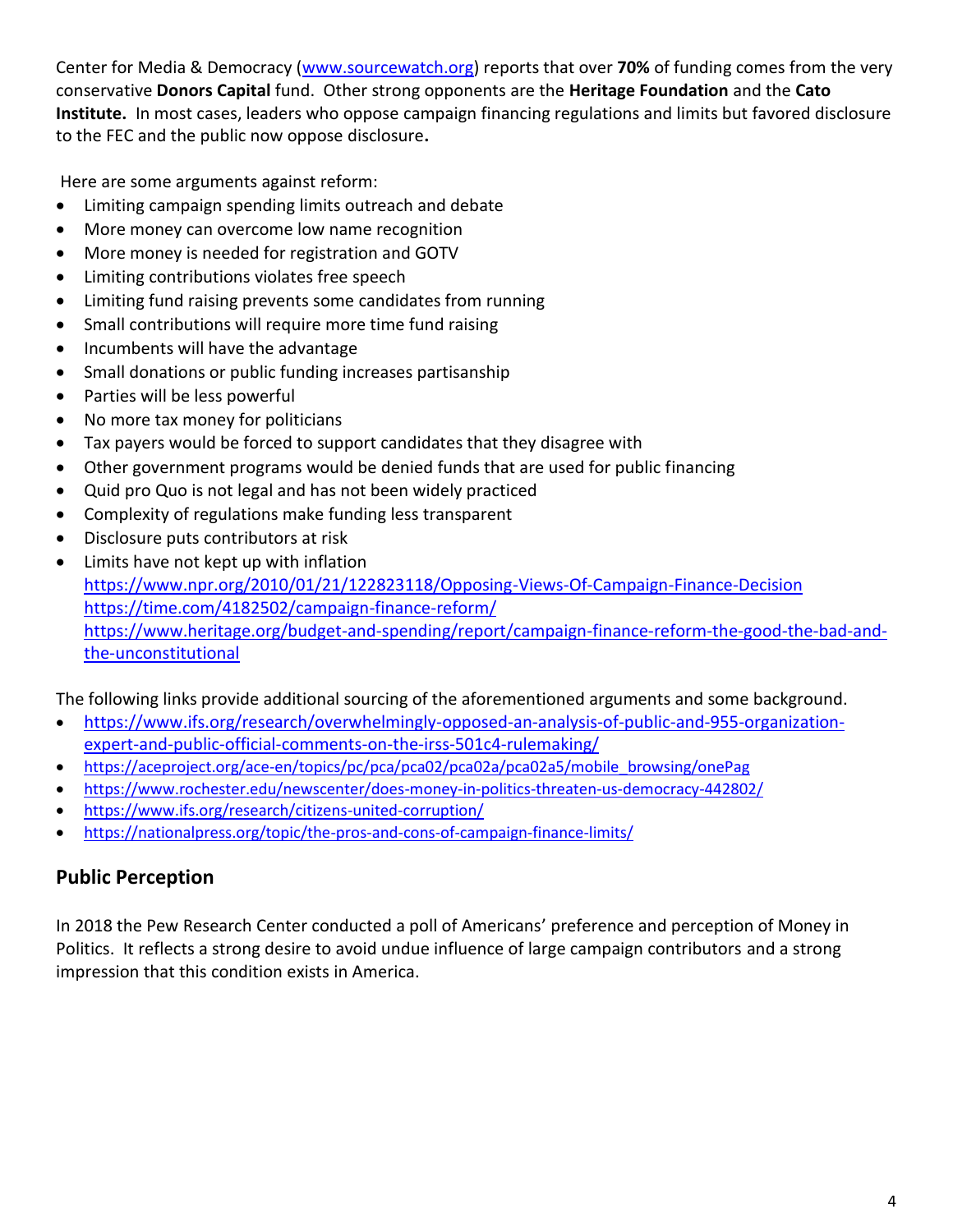

[https://www.pewresearch.org/fact-tank/2018/05/08/most-americans-want-to-limit-campaign-spending-say](https://www.pewresearch.org/fact-tank/2018/05/08/most-americans-want-to-limit-campaign-spending-say-big-donors-have-greater-political-influence/)[big-donors-have-greater-political-influence/](https://www.pewresearch.org/fact-tank/2018/05/08/most-americans-want-to-limit-campaign-spending-say-big-donors-have-greater-political-influence/)

## **Federal Elections Commission (FEC)**

The Federal Elections Commission was created by Congress in 1975, as part of an amendment to the 1971 Federal Election Campaign Act, to regulate federal campaign finance practices. It collects contribution data and provides disclosure. The FEC maintains an extensive online database of contributions. Each of 6 commissioners serves a 6-year term on a rotating basis. They are nominated by the President and confirmed by the Senate. No more than 3 can be from the same party, ensuring a 3-3 deadlock condition because Republicans refuse to investigate complaints. Due to resignations, the commission did not have a quorum of 4 members between August, 2019 and December, 2020. It is **essentially a toothless tiger**. During the era of unlimited-spending super PACs closely tied to political parties, it has **not once punished** a group for illegal campaign coordination.

https://en.wikipedia.org/wiki/Federal Election Commission

## **Contribution types**

- **Hard Money** 
	- o Made directly to candidate's campaign.
	- o Subject to FEC candidate campaign limits
	- $\circ$  Contributions by corporations and unions prohibited
- **Soft Money** 
	- $\circ$  Original definition has been modified by court decisions, laws and regulations to allow organizations that do not contribute directly to national candidates or parties to ignore contribution amount and source, expressed advocacy (e.g. "Vote for") restrictions.
	- o Can be collected by state parties and sent to national parties, who spend as they please, including for candidates.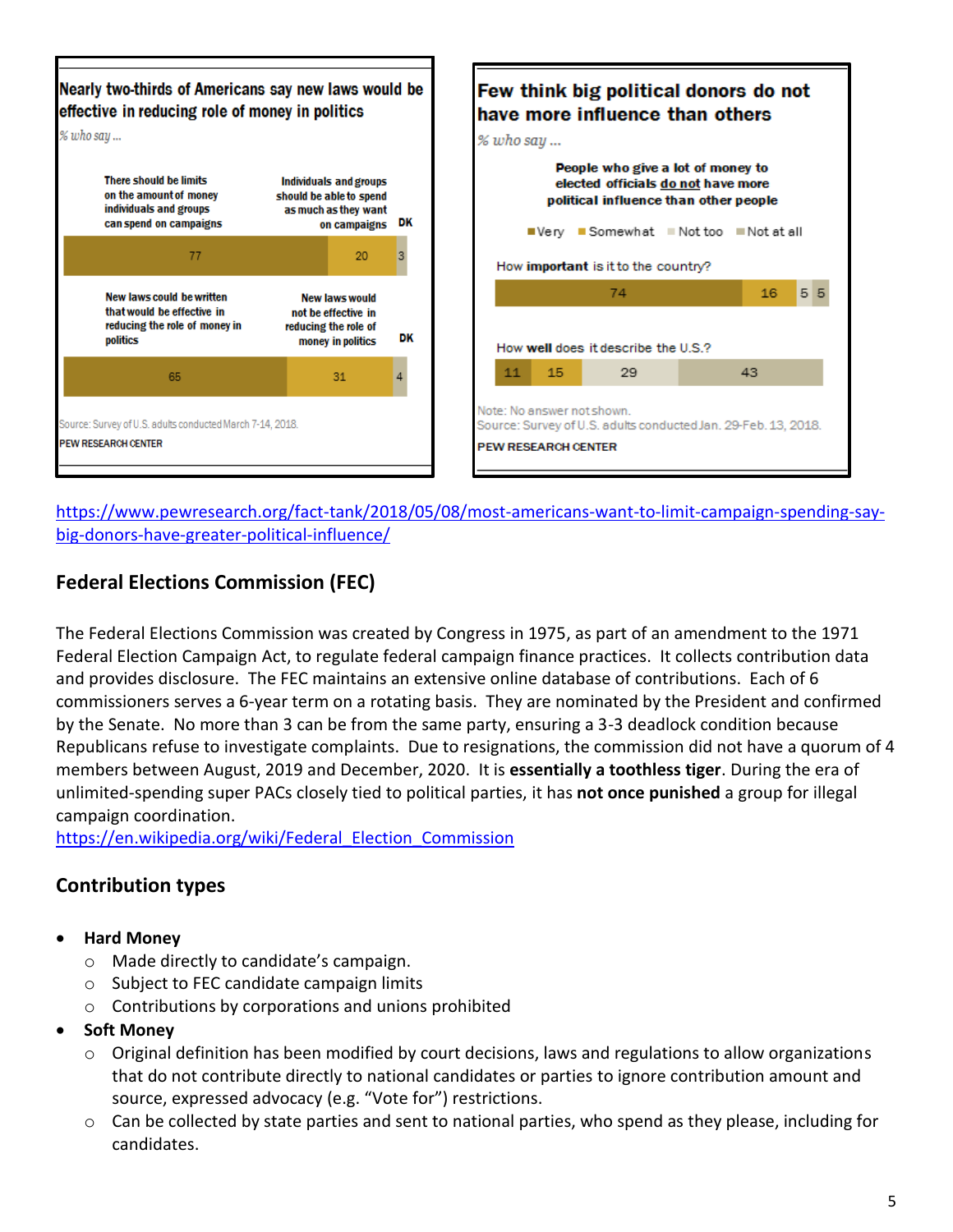o Called legalized money laundering. Includes super-PACs, Independent Expenditure Committees (IE's), 527 orgs, and 501(c) orgs. (see Groups of Contributors, below)

#### • **Large Contributions**

- o Contributions greater than \$200.
- o Must be reported to FEC
- o **The dollar gap between small and large donations is widening**
- o in 2018**, large donations accounted for 71% of total fundraising**
- o For purposes of this report, large donations include **hard money** (limited to \$2,800 per individual) and soft money, which is unlimited

One example of **hard and soft large donations** can be illustrated by the money spent during negotiations for the first Covid relief bill in 2020, when Republicans wanted to insert **liability protection for businesses.** The US Chamber of Commerce supported protection and the American



#### *[https://theconversation.com/the-scale-of-us-election-spending](https://theconversation.com/the-scale-of-us-election-spending-explained-in-five-graphs-130651)[explained-in-five-graphs-130651](https://theconversation.com/the-scale-of-us-election-spending-explained-in-five-graphs-130651)*

The report author has extended the graph to include 2020

Association for Justice, a lawyers group, opposed it.

The [Chamber of Commerce](https://www.opensecrets.org/pacs/lookup2.php?cycle=2020&strID=C00082040) and the American Association for Justice are among the most powerful lobbying groups in the country. The Chamber has been the [largest lobbying spender](https://www.opensecrets.org/federal-lobbying/top-spenders?cycle=a) every year since 2001. The group has also contributed **\$436,000** to federal races in the 2020 cycle and spent nearly **\$2 million** to air ads almost exclusively benefitting Republican candidates.

The [American Association for Justice](https://www.opensecrets.org/pacs/lookup2.php?cycle=2020&strID=C00024521) is among the top 2 percent of lobbying spenders who have disclosed work on issues related to COVID-19 between April and July**.** The group's PAC contributed over **\$1.5 million** to Democratic federal candidates and gave nearl**y \$300,000** to Democratic committees and \$928,500 to other liberal groups. The PAC also bundled **\$484,000** for the [Democratic Congressional Campaign](https://www.opensecrets.org/parties/totals.php?cmte=DCCC&cycle=2020)  [Committee](https://www.opensecrets.org/parties/totals.php?cmte=DCCC&cycle=2020) in the second half of 2019, before the outbreak.

Toxic Influe[Influential lobbying groups battle over GOP coronavirus liability proposal • OpenSecrets](https://mailchi.mp/maplight/zuckerberg-and-trumps-quid-pro-quo-4141921?e=6680a93042)nce (mailchi.mp)

Here's another big money story from the Wall Street Journal:

The private-equity industry is pouring millions of dollars into the 2020 elections, with some donors hoping to prevent full Democratic control of Capitol Hill and the potential for tighter oversight of their sector.

Employees of private-equity firms and other investment firms, not including hedge funds, spent **\$91.7 million** on 2020 congressional races and presidential campaigns through July 21, according to the Center for Responsive Politics, a nonprofit group that researches money in politics.

With a spending surge in the coming months, the industry could approach the record of almost **\$118 million** that it spent on the 2016 elections.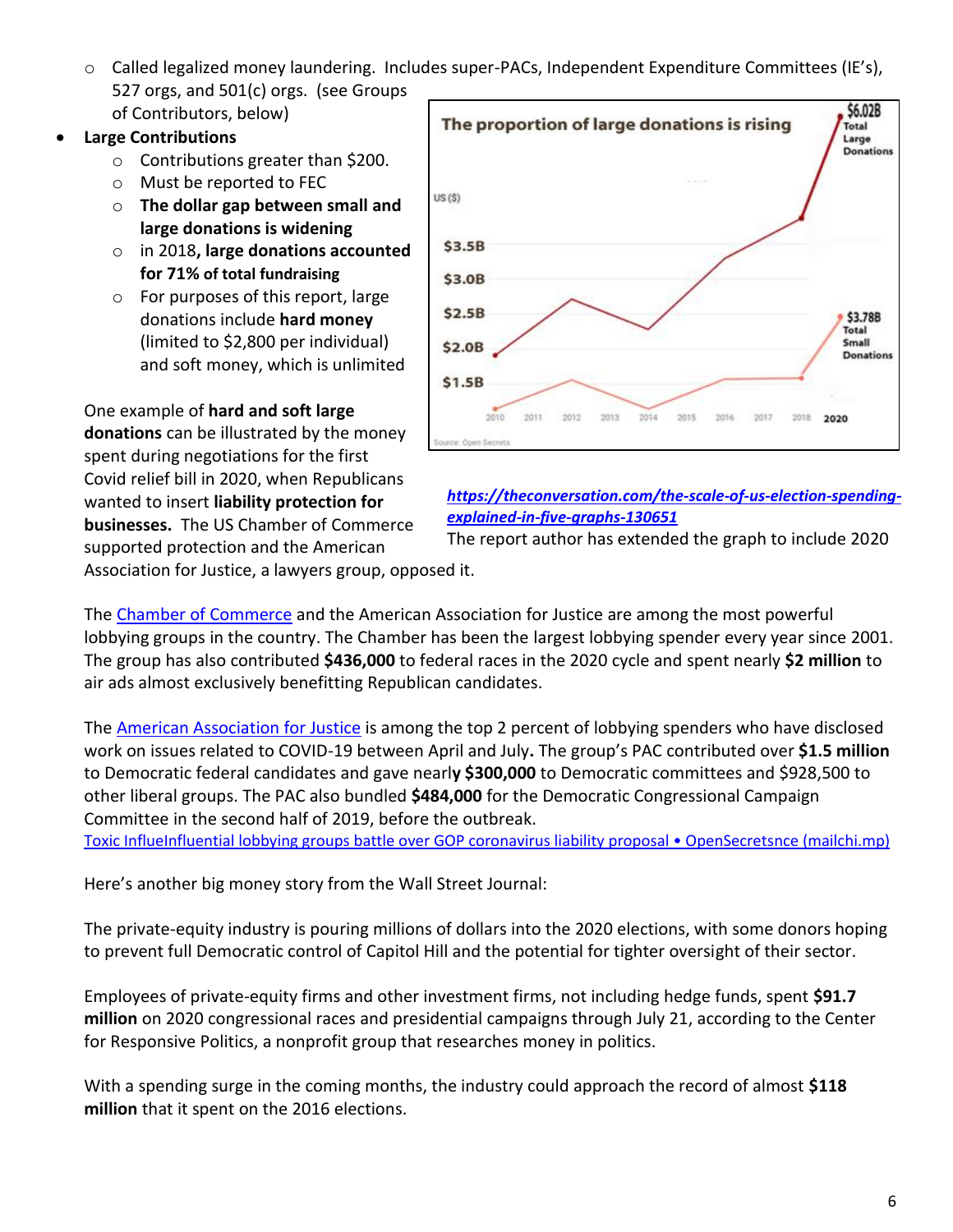The private-equity industry has in the past several elections split its spending fairly evenly between the two major parties, a trend that has held this year. Democrats have received 54% of the roughly **\$47 million** contributed to candidates and party committees by private-equity industry employees. The industry has also given more than **\$44 million** to outside groups.

[Private-Equity Executives Pour \\$92 Million Into 2020 Races -](https://www.wsj.com/articles/private-equity-executives-pour-92-million-into-2020-races-11595616957?utm_source=OpenSecrets+Donor+List&utm_campaign=8275dcb945-DONOR_EMAIL_CAMPAIGN_2020_dl&utm_medium=email&utm_term=0_8ce7c3ba3d-8275dcb945-212230541) WSJ

One more out of many, many, many stories illustrates the nonsensical nature of the campaign financing system that we have now came about with the enactment of the Cares Act in response to the Covid-19 crisis. An energy drink company that donated **\$250,000** in corporate money to President [Donald Trump](https://www.opensecrets.org/2020-presidential-race/candidate?id=N00023864)'s preferred super PAC got an emergency potentially forgivable small business loan worth **between \$5 million and \$10 million**. That super PAC is the America First Action, which is led by Trump appointed former head of the Small Business Administration [Linda McMahon.](https://www.opensecrets.org/revolving/rev_summary.php?id=81848) The super PAC has spent nearly **\$16 million** supporting Trump's reelection campaign this cycle. Earlier this year, Trump was recorded [giving](https://www.opensecrets.org/news/2020/01/super-pac-donors-got-special-access-to-president-trump-recording-shows/)  [special consideration](https://www.opensecrets.org/news/2020/01/super-pac-donors-got-special-access-to-president-trump-recording-shows/) to America First Action donors. Apart from the very corrupt super PAC part of the story, the specter of corruption is raised by every benefit dispensed by government as long as we have a system that invites corruption.

[https://www.opensecrets.org/news/2020/07/company-that-gave-six-figures-to-pro-trump-super-pac-got](https://www.opensecrets.org/news/2020/07/company-that-gave-six-figures-to-pro-trump-super-pac-got-ppp-loan-over-5-million/?utm_source=OpenSecrets+Donor+List&utm_campaign=b18ef82fce-&utm_medium=email&utm_term=0_8ce7c3ba3d-b18ef82fce-212230541)[ppp-loan-over-5-million/?utm\\_source=OpenSecrets+Donor+List&utm\\_campaign=b18ef82fce-](https://www.opensecrets.org/news/2020/07/company-that-gave-six-figures-to-pro-trump-super-pac-got-ppp-loan-over-5-million/?utm_source=OpenSecrets+Donor+List&utm_campaign=b18ef82fce-&utm_medium=email&utm_term=0_8ce7c3ba3d-b18ef82fce-212230541) [&utm\\_medium=email&utm\\_term=0\\_8ce7c3ba3d-b18ef82fce-212230541](https://www.opensecrets.org/news/2020/07/company-that-gave-six-figures-to-pro-trump-super-pac-got-ppp-loan-over-5-million/?utm_source=OpenSecrets+Donor+List&utm_campaign=b18ef82fce-&utm_medium=email&utm_term=0_8ce7c3ba3d-b18ef82fce-212230541)

The OpenSecrets.org website provides an interactive listing of large contributors at [https://www.opensecrets.org/elections-overview/biggest-donors.](https://www.opensecrets.org/elections-overview/biggest-donors)

#### • **Small Contributions**

Small contributions **increased more than 220%** in the 2020 election cycle thanks to technical innovation, and perhaps because most campaigning happened online due to the Covid-19 pandemic. Some say that polarization was also a cause, however a Mother Jones article makes a convincing case that small contributions are **not a result of polarization**, and that they have a moderating effect on partisanship. Due to continued high-interest, high-stakes nature of the election and ease with which political campaigns could reach donors online small contribution **volume will likely continue to rise**.

[Small donors ruled 2020; will that change post-](https://www.opensecrets.org/news/2021/02/small-donors-dominated-2020-will-that-change-in-midterms/)Trump? • OpenSecrets

[Democracy in the Crosshairs](https://www.atlanticcouncil.org/in-depth-research-reports/report/democracy-in-the-crosshairs-how-political-money-laundering-threatens-the-democratic-process/) • The Atlantic

- o For contributions of less than \$200 **reporting** to the FEC is not **required**, but donor records must be kept by the receiving campaign. Multiple small donations to the same recipient amounting to over \$200 must be reported.
- o Anonymous campaigns for more than \$50 are prohibited.
- o Small donations increased by **\$2 billion** between 2018 and 2020, however the **gap** between small donation amounts and large donations is **greater than ever**.
- o Small contributions comprised **27%** of 2020 money raised in 2020 elections, **14%** more than in 2016, despite pandemic's impact on the economy and the income of many families
- o In 2020, **39% of Biden** funding and **49% of Trump** funding was from small donations (adjusted to factor in contributions transferred to candidates from any linked joint fundraising committees). <https://www.opensecrets.org/2020-presidential-race/small-donors>
- o Trump's allies in Congress such as Reps. [Matt Gaetz](https://www.opensecrets.org/members-of-congress/matt-gaetz/summary?cid=N00039503&cycle=2020) (R-Fla.) and [Elise Stefanik](https://www.opensecrets.org/members-of-congress/elise-stefanik/summary?cid=N00035523&cycle=2020) (R-N.Y.[\) received](https://www.opensecrets.org/elections-overview/large-vs-small-donations) a significant portion of their campaign donations from small donors in 2020, raking in **\$3.8 million** and **\$6.2 million**, respectively.

[Small donors ruled 2020; will that change post-](https://www.opensecrets.org/news/2021/02/small-donors-dominated-2020-will-that-change-in-midterms/)Trump? • OpenSecrets

The advent of **electronic money, cryptocurrency, and crowdfunding** makes the distinction between small and large donations somewhat meaningless. **Crowdfunding** is the digital equivalent of **bucket collecting**.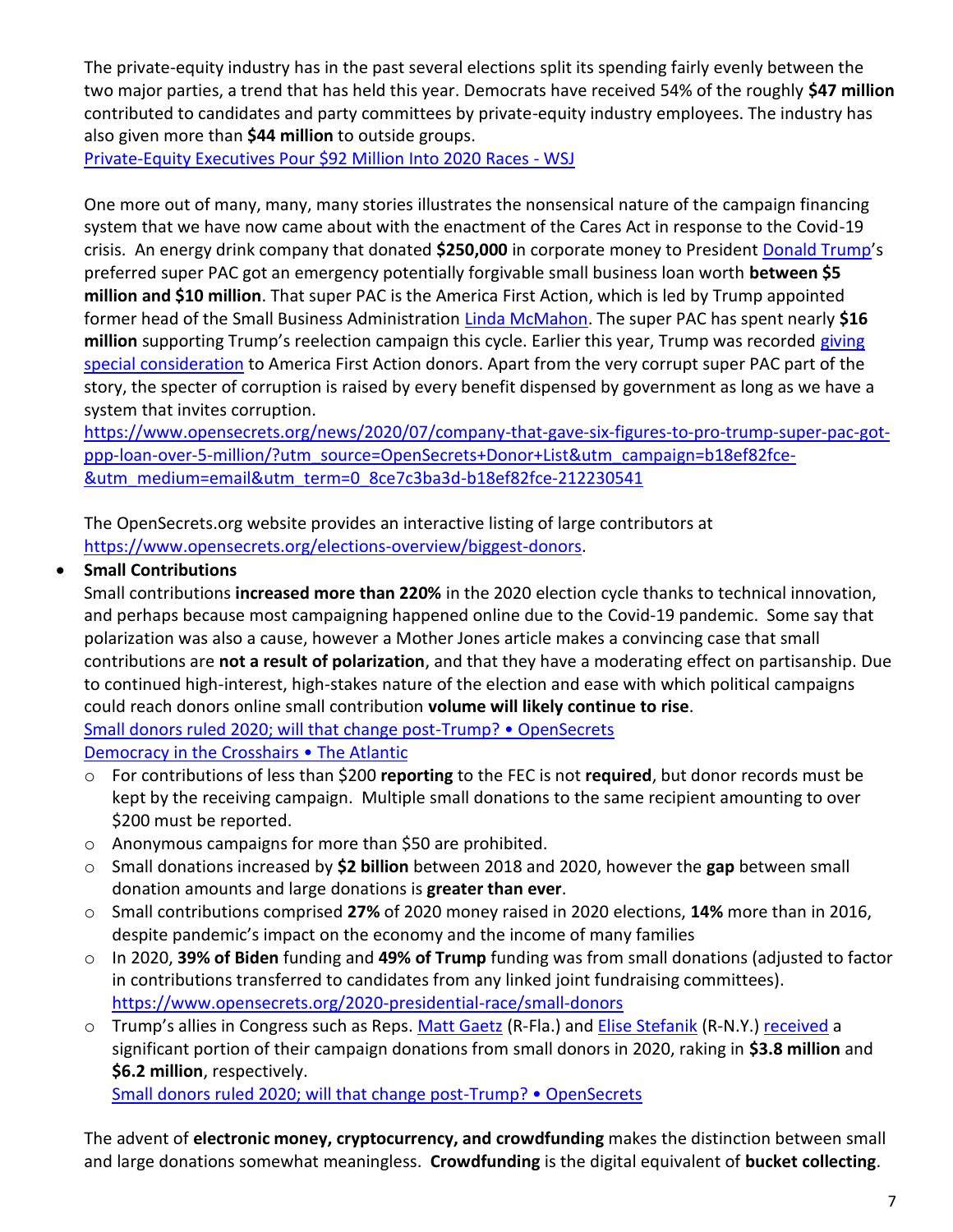In general, donations can be collected through a third-party platform, or directly by the entity itself through its own website. Crowdfunding has been applied to business, creative and charity projects, as well as political activism and campaign projects—however, it increasingly helps raise funds for regulated political organizations and candidates. Platforms now exist—notably **CrowdPac** and **Flippable**—to perform this function in the United States. $40$  Both platforms are aligned with the Democrats, who pioneered this form of political fundraising. Flippable only targets seats that can flip from Republican to Democrat.

No equivalent platforms exist on the Republican side, but **candidates** for any US party can, and do, raise small donations on their **own websites**, which allow supportive visitors to donate using their credit or debit cards. The identity of these small donors is presently protected under electoral law, which does not require donors to identify themselves, unless they contribute more than \$200. [https://www.atlanticcouncil.org/in-depth-research-reports/report/democracy-in-the-crosshairs-how](https://www.atlanticcouncil.org/in-depth-research-reports/report/democracy-in-the-crosshairs-how-political-money-laundering-threatens-the-democratic-process/)[political-money-laundering-threatens-the-democratic-process/](https://www.atlanticcouncil.org/in-depth-research-reports/report/democracy-in-the-crosshairs-how-political-money-laundering-threatens-the-democratic-process/)

In recent years, political campaigns have increasingly begun using a dubious fundraising tactic: promising donors their contributions will be **matched by two, three, or even five times**. Donald Trump's campaign the most prolific user of this ploy—went so far as to pledge to multiply contributions by a **factor of 10**. These type of fundraising appeals are **almost never true**, because strict contribution limits make donormatching nearly impossible. Nevertheless, political candidates and committees have so far gotten away with these false claims, though that may not be the case for much longer. In a recent court filing, federal prosecutors highlighted the donor-matching gambit as deceptive and called out the language that the Trump campaign often employed.

[https://www.motherjones.com/politics/2021/05/the-justice-department-considers-the-trump-campaigns](https://www.motherjones.com/politics/2021/05/the-justice-department-considers-the-trump-campaigns-favorite-fundraising-tactic-a-scam/)[favorite-fundraising-tactic-a-scam/](https://www.motherjones.com/politics/2021/05/the-justice-department-considers-the-trump-campaigns-favorite-fundraising-tactic-a-scam/)

The explosion of small-dollar contributions to federal candidates correlated with candidates' increased reliance on donations from individuals who live out of state. Democratic Senate candidates [Amy McGrath](https://www.opensecrets.org/races/geography?cycle=2020&id=KYS1&spec=N) of Kentucky and [Jaime](https://www.opensecrets.org/races/geography?cycle=2020&id=SCS2&spec=N)  [Harrison](https://www.opensecrets.org/races/geography?cycle=2020&id=SCS2&spec=N) of South Carolina, who hold the [top two](https://www.opensecrets.org/elections-overview/fundraising-totals)  [spots](https://www.opensecrets.org/elections-overview/fundraising-totals) for most money raised by a congressional campaign, each brought in more than **90%** of their money from outside their home states.

The poverty rate in 2020 was 9.2%, down from 10.2% in 2019 because of pandemic policy actions. Without those actions, the 2020 rate would have been 12.4%. **Fewer than 4 in 10 Americans have enough money set aside to cover an unexpected \$1,000 expense**, such as a trip to the ER or car repairs, according to a new



survey. It seems reasonable to conclude that for those people, even small donations would be **beyond their means**, further increasing their sense of political **disempowerment**.

<https://www.urban.org/sites/default/files/publication/102521/2020-poverty-projections.pdf> <https://www.cbsnews.com/news/financial-emergency-savings-americans-cover/>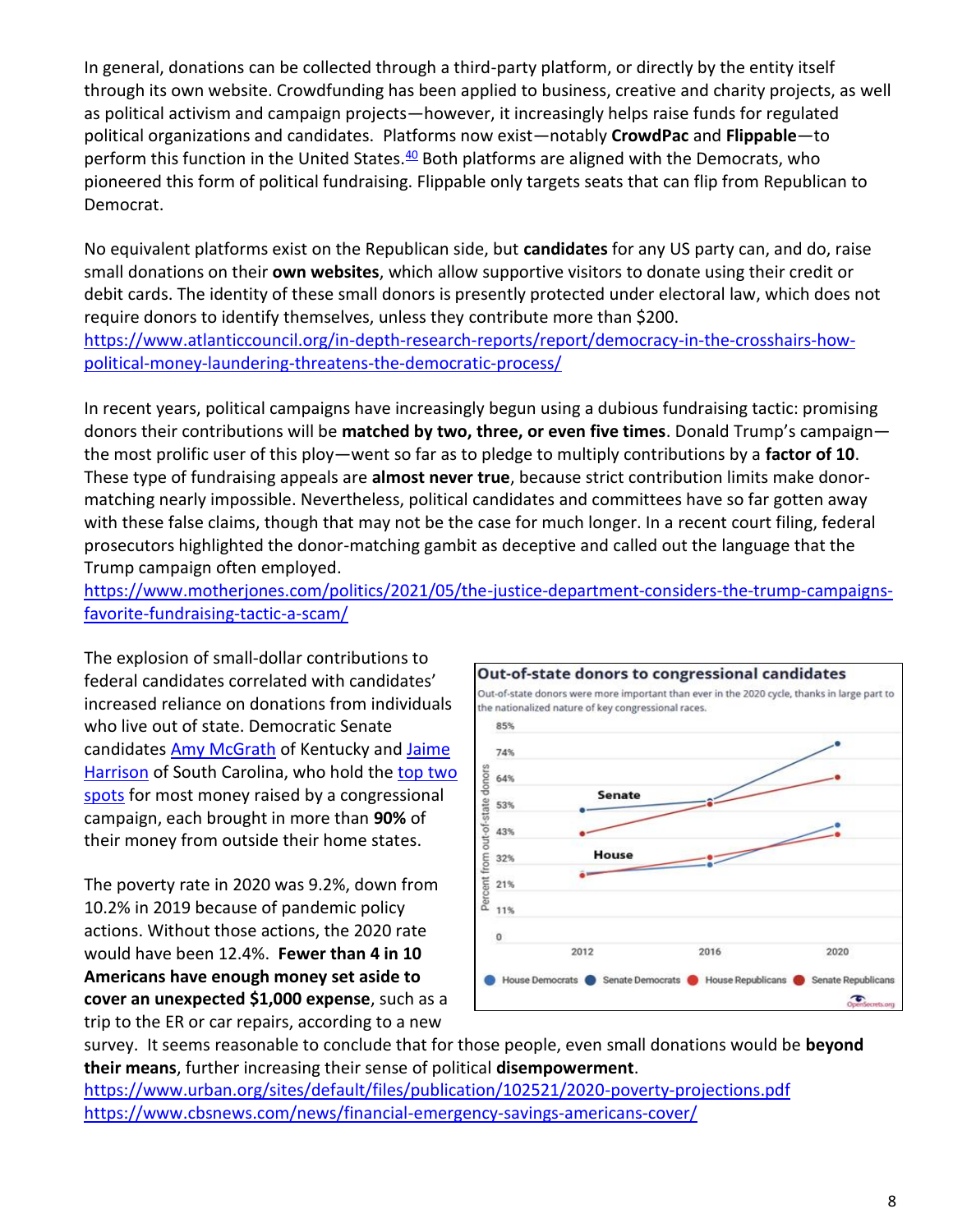# **Independent Expenditure (IE)**

An IE is not your father's contribution. It is a form of political "outside spending" made by groups or individuals independent of, and **supposedly not coordinated** with, candidates' committees. Groups in this category range from **conventional** party committees to the more controversial **super PACs** and **501(c) "dark money" organizations.** IE's have been adjudicated to be a form of **speech** by the Supreme Court, and therefore **protected under the First Amendment.**



**Total Outside Spending by Election Cycle, Excluding Party Committees in 2020 Federal Elections**

**Corporations accounted for no more than one-tenth** of independent groups' fundraising in each election cycle since the ruling. But secretly funded nonprofits and trade associations that influence elections take money from major companies in amounts that are mostly unknown. <https://www.opensecrets.org/news/reports/a-decade-under-citizens-united#megadonors>

## **Donor Characteristics**

Donations of fewer than **400 super wealthy families** comprise **nearly half** of all publicly disclosed presidential campaign financing, according to a New York Times analysis of FEC and Internal Revenue Service (IRS) filings in Summer 2015 of the 2016 presidential campaign cycle. These donors exploit the Super PAC loophole, which bypasses the traditional donation maximum for an individual in any year. On the Republican side, just around 130 exceedingly rich families accounted for more than half of the publicly disclosed presidential candidate campaign financing. For several major Republican presidential candidates, a handful of donors and their businesses accounted for most of the donations to the candidate.

A 2017 study found that **"only a small portion of Americans make campaign donations**" and that both Democratic and Republican donors "are more **ideologically extreme** than other partisans, including primary voters. With respect to why individuals contribute, we show that donors appear responsive to their perception of the stakes in the election."

Another 2017 study found that relatively **unpopular industries provide larger contributions to candidates**. The authors of the study argue that this is because candidates lose voter support when they are associated with unpopular industries and that the industries therefore provide larger contributions to compensate for this loss of support.

[https://www.opensecrets.org/outsidespending/cycle\\_tots.php](https://www.opensecrets.org/outsidespending/cycle_tots.php)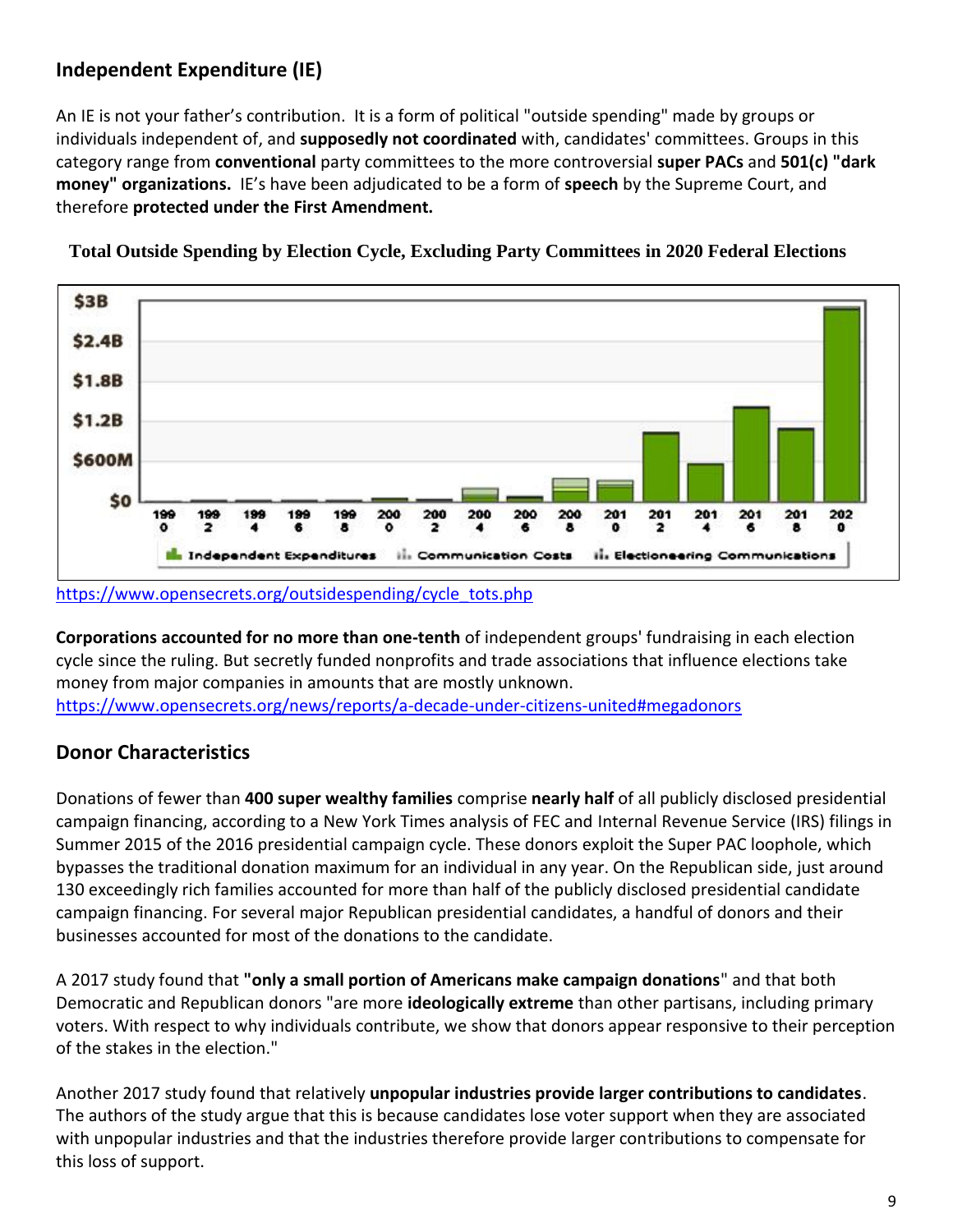The top 100 federal elected officeholders received **\$36 million** from **lobbyists and their families** in 2020.

The [Pew Research Center](https://www.pewresearch.org/fact-tank/2017/05/17/5-facts-about-u-s-political-donations/) analyzed data from a major election survey called the American National Election Studies. That data showed about **12%** of Americans said they **gave to candidates in 2016**, 9% gave to parties and 5% gave to other groups

[https://www.politifact.com/factchecks/2020/jan/24/andrew-yang/what-percent-americans-donate-political](https://www.politifact.com/factchecks/2020/jan/24/andrew-yang/what-percent-americans-donate-political-candidates/)[candidates/](https://www.politifact.com/factchecks/2020/jan/24/andrew-yang/what-percent-americans-donate-political-candidates/)

This table shows that a **very small** percentage of Americans made contributions **over \$200**.

| Who Made Federal Campaign Contributions for 2020 Election Cycle? |             |             |  |  |
|------------------------------------------------------------------|-------------|-------------|--|--|
|                                                                  | Female      | Male        |  |  |
| Total US adult population (age 18 & over)                        | 129,277,451 | 122,786,349 |  |  |
| Pct of US adult population giving \$200+                         | 1.59%       | 2.02%       |  |  |
| Pct of US adult population giving \$2,700+                       | 0.15%       | 0.26%       |  |  |

<https://www.opensecrets.org/elections-overview/donor-demographics>

## **Groups of Contributors**

**Political Action Committee (PAC)** — a political committee that raises and spends limited "hard" money contributions for the express purpose of electing or defeating candidates. Organizations that raise soft money for issue advocacy may also set up a PAC. Most PACs represent business, such as the Microsoft PAC; labor, such as the Teamsters PAC; or ideological interests, such as the EMILY's List PAC or the National Rifle Association PAC. An organization's PAC will collect money from employees or members and make contributions in the name of the PAC to candidates and political parties. Individuals contributing to a PAC may also contribute directly to candidates and political parties, even those also supported by the PAC. **All** types of PACs must **disclose** their **donors** and are subject to **FEC contribution limits.** (See the chart below.) There are several types of PACs.

- **Connected PAC** (also called Separate Segregated Funds SSF)
	- o Collect from "restricted class" (employees, shareholders, union members)
	- o Operational costs are paid by "sponsoring" corporation or union
- **Non-connected PAC**
	- o Operational costs borne by donors
	- o Must not cooperate with candidate campaign
- **Leadership PAC**
	- $\circ$  Formed most often by elected office holders and candidates to circumvent limits to individuals and parties directly to candidate campaigns
	- o Makes unlimited IEs
	- $\circ$  Office holder can sponsor own Leadership PAC, paying for operational costs
	- o **Less than 45 percent** of leadership PAC money goes to **candidates**. Instead, sponsors use them to pay for vacations, meals, golf club memberships, and family member salaries [https://www.washingtonpost.com/outlook/2018/09/25/leadership-pacs-are-campaign-finance](https://www.washingtonpost.com/outlook/2018/09/25/leadership-pacs-are-campaign-finance-scandal/)[scandal/](https://www.washingtonpost.com/outlook/2018/09/25/leadership-pacs-are-campaign-finance-scandal/)
- **Parties**
	- o Can contribute directly to candidate campaigns, subject to generous limits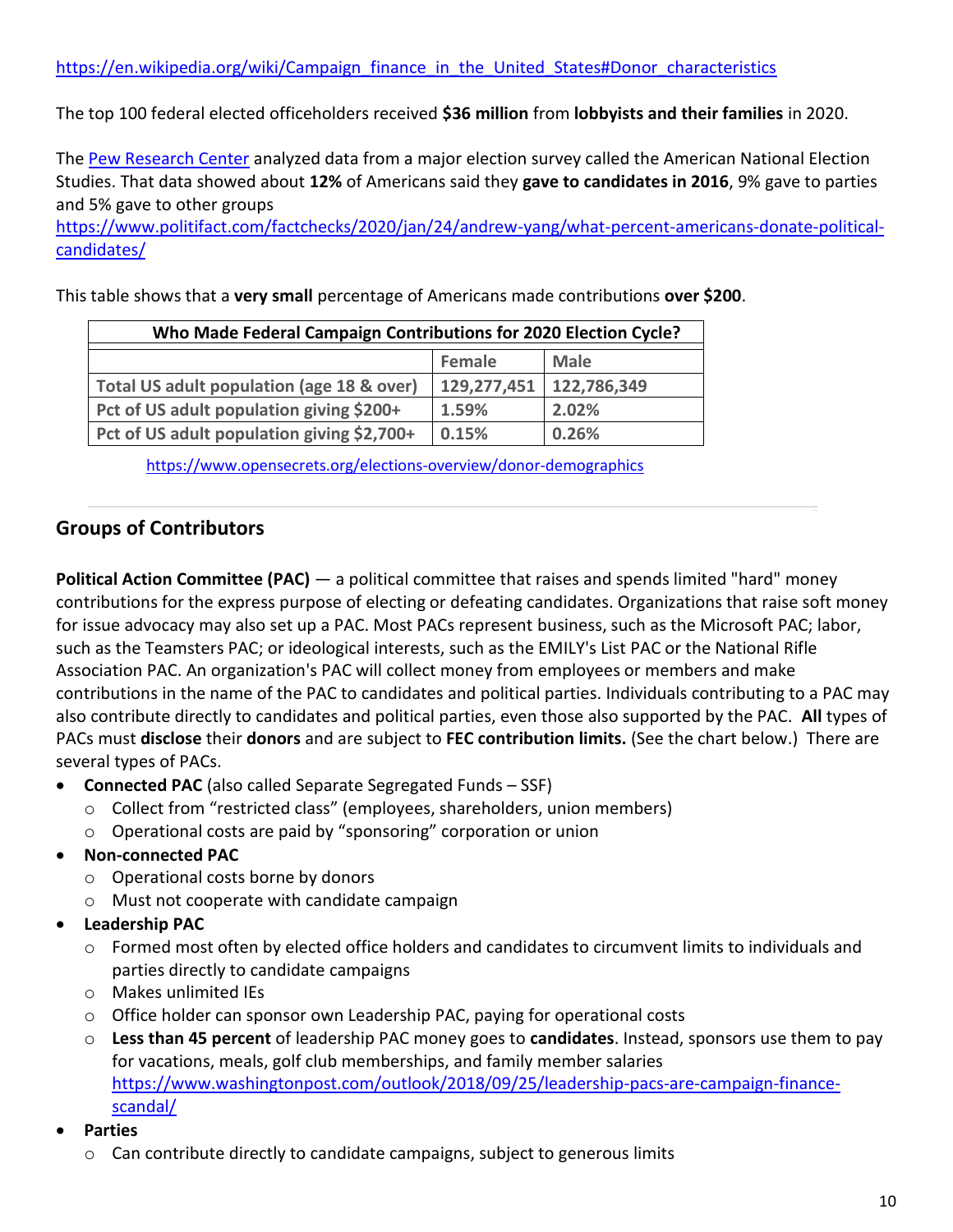- o Can make coordinated expenditures to campaigns in general elections
- o Can make IE's
- **Super PAC**
	- o Not legally a PAC because it can raise unlimited funds and make unlimited IE's
	- o Make IE's only
	- o **May advocate** for specific candidates
	- o **The top 1% of donors account for 96% of Super PAC funders**
	- $\circ$  Disclosure can be defeated by FEC rules allowing monthly or quarterly reports or by listing an LLC
	- o Elizabeth Warren and Bernie Sanders refused PAC (connected & non-connected), but were supported along with most other candidates, by Super PACs
- **Hybrid PACs (Carey Committees)**
	- o **Not affiliated with a candidate** and has the ability to operate both as a **traditional PAC**, contributing funds to a candidate's committee, and as a **super PAC**, which makes IE's
	- o Must have a separate bank account (Separate Segregated Fund SSF) for each purpose
	- $\circ$  Can collect unlimited contributions from almost any source for its IE account
	- o May not use those IE funds for its traditional PAC contributions.

As a result of the **Capitol riot** on January 6, 2021, over **100 major corporate PACs suspended contributions**, some to all candidates, some to those who voted against certifying Biden's election, some for 6 months, and some indefinitely. Some PAC's have resumed contributions as the dust settles. There is also a longer trend that indicates **that PAC contributions are being overtaken by dark money organizations** because large donors, especially corporations prefer anonymity.

[https://www.salon.com/2021/07/27/big-corporate-pacs-once-again-funding-gops-sedition-caucus-as](https://www.salon.com/2021/07/27/big-corporate-pacs-once-again-funding-gops-sedition-caucus-as-hearings-on-capitol-riot-begin/)[hearings-on-capitol-riot-begin/](https://www.salon.com/2021/07/27/big-corporate-pacs-once-again-funding-gops-sedition-caucus-as-hearings-on-capitol-riot-begin/)

For complete, sortable listings of 2020 PACs, see

<https://www.opensecrets.org/outsidespending/summ.php?chrt=V&type=S>

|                                                                 | <b>RECIPIENTS</b>                  |                                                      |                                             |                                    |                                                                          |
|-----------------------------------------------------------------|------------------------------------|------------------------------------------------------|---------------------------------------------|------------------------------------|--------------------------------------------------------------------------|
| <b>DONORS</b>                                                   | Candidate<br>Committee             | PAC <sup>[Note 1]</sup><br>(SSF and<br>Nonconnected) | State/District<br>/Local Party<br>Committee | <b>National Party</b><br>Committee | <b>Additional National</b><br><b>Party Committee</b><br>Accounts[Note 2] |
| Individual                                                      | \$2,800 [Note 3]<br>per election   | \$5,000<br>per year                                  | \$10,000<br>per year<br>(combined)          | \$35,500 [Note 3]<br>per year      | \$106,500 <sup>[Note 3]</sup><br>per account, per year                   |
| Candidate<br>Committee                                          | \$2,000<br>per election            | \$5,000<br>per year                                  | <b>Unlimited Transfers</b>                  |                                    |                                                                          |
| <b>PAC</b> - Multicandidate                                     | \$5,000<br>per election            | \$5,000<br>per year                                  | \$5,000<br>per year<br>(combined)           | \$15,000<br>per year               | \$45,000<br>per account, per year                                        |
| PAC-<br>Nonmulticandidate                                       | \$2,800 [Note 3]<br>per election   | \$5,000<br>per year                                  | \$10,000<br>per year<br>(combined)          | \$35,500 [Note 3]<br>per year.     | \$106,500 Note 3]<br>per account, per year                               |
| <b>State, District &amp;</b><br><b>Local Party</b><br>Committee | \$5,000<br>per election            | \$5,000<br>per year                                  | <b>Unlimited Transfers</b>                  |                                    |                                                                          |
| <b>National Party</b><br>Committee                              | \$5,000<br>per<br>election[Note 4] | \$5,000<br>per year                                  |                                             |                                    |                                                                          |

## **FEC Contribution Limits**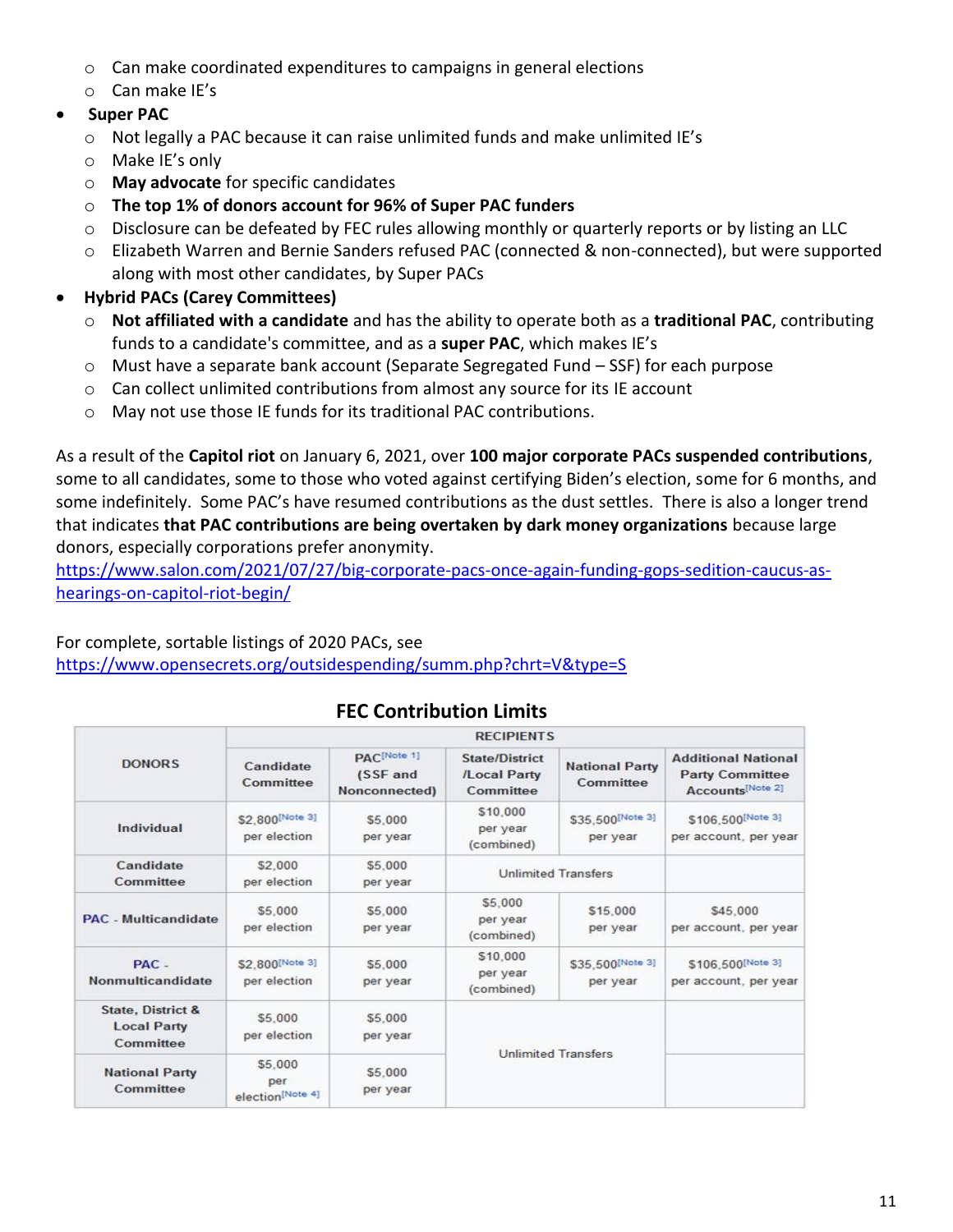FEC classifications of political groups blend together with the IRS classifications of many of the same groups that are defined by sections (501, 527) of IRS regulations.

- **501(c) Groups** Nonprofit, tax-exempt groups organized under section 501(c) of the Internal Revenue Code that can engage in varying amounts of political activity, depending on the type of group. For example, 501(c)(3) groups operate for religious, charitable, scientific or educational purposes. These groups are not supposed to engage in any political activities, though some voter registration activities are permitted. 501(c)(4) groups are commonly called "social welfare" organizations that may engage in political activities, as long as these activities do not become their primary purpose. Similar restrictions apply to Section 501(c)(5) labor and agricultural groups, and to Section 501(c)(6) business leagues, chambers of commerce, real estate boards and boards of trade.
- Section 527 includes 501 organizations and any other political organization, such as parties and Super Pacs.

| Federal tax law attributes of five common types of<br>tax-exempt organizations    | 501(c)(3)   |            | $501(c)(4)$ $501(c)(5)$ | 501(c)(6)  | 527        |
|-----------------------------------------------------------------------------------|-------------|------------|-------------------------|------------|------------|
| Receive tax-deductible charitable contributions                                   | <b>YES</b>  | <b>NO</b>  | <b>NO</b>               | <b>NO</b>  | <b>NO</b>  |
| Receive contributions or fees deductible as a business expense                    | <b>YES</b>  | YES        | <b>YES</b>              | YES        | <b>NO</b>  |
| Substantially related income exempt from federal income tax                       | <b>YES</b>  | <b>YES</b> | <b>YES</b>              | <b>YES</b> | <b>YES</b> |
| Investment income exempt from federal income tax                                  | <b>LTD*</b> | <b>YES</b> | <b>YES</b>              | <b>YES</b> | <b>NO</b>  |
| Engage in legislative advocacy                                                    | <b>LTD</b>  | <b>YES</b> | <b>YES</b>              | <b>YES</b> | <b>LTD</b> |
| Engage in candidate election advocacy                                             | NO.         | <b>LTD</b> | <b>LTD</b>              | <b>LTD</b> | <b>YES</b> |
| Engage in public advocacy not related to legislation or election of<br>candidates | <b>YES</b>  | <b>YES</b> | <b>YES</b>              | <b>YES</b> | <b>LTD</b> |

The chart below compares seven federal tax law attributes of five common types of tax-exempt organizations.

\*Private foundations are subject to tax on their net investment income.

## **Legislation and Court Decisions**

There have been many attempts to rein in the corrupting power over government bodies and leaders (that is, the people) that is wielded by wealthy and powerful special interests. The following list contains measures that were attempted to either **empower** the people, usually **by legislation**, or **defeat those attempts**, usually by **challenges in court**. See [https://www.mtsu.edu/first-amendment/encyclopedia/case/21/campaign](https://www.mtsu.edu/first-amendment/encyclopedia/case/21/campaign-finance-and-other-political-campaign-regulations)[finance-and-other-political-campaign-regulations](https://www.mtsu.edu/first-amendment/encyclopedia/case/21/campaign-finance-and-other-political-campaign-regulations) for a more comprehensive list. Sometimes the courts have ruled beyond the original challenges to further empower the special interests over the "We the People".

- Tillman Act of 1907
	- o Prohibited **corporations** and nationally chartered (interstate) banks from making direct financial contributions to federal candidates.
	- o Weak enforcement mechanisms made the Act **ineffective**.
	- $\circ$  Disclosure requirements and spending limits for House and Senate candidates followed in 1910 and 1911.
- Federal Corrupt Practices Act (1925).
	- o Enacted general **contribution limits**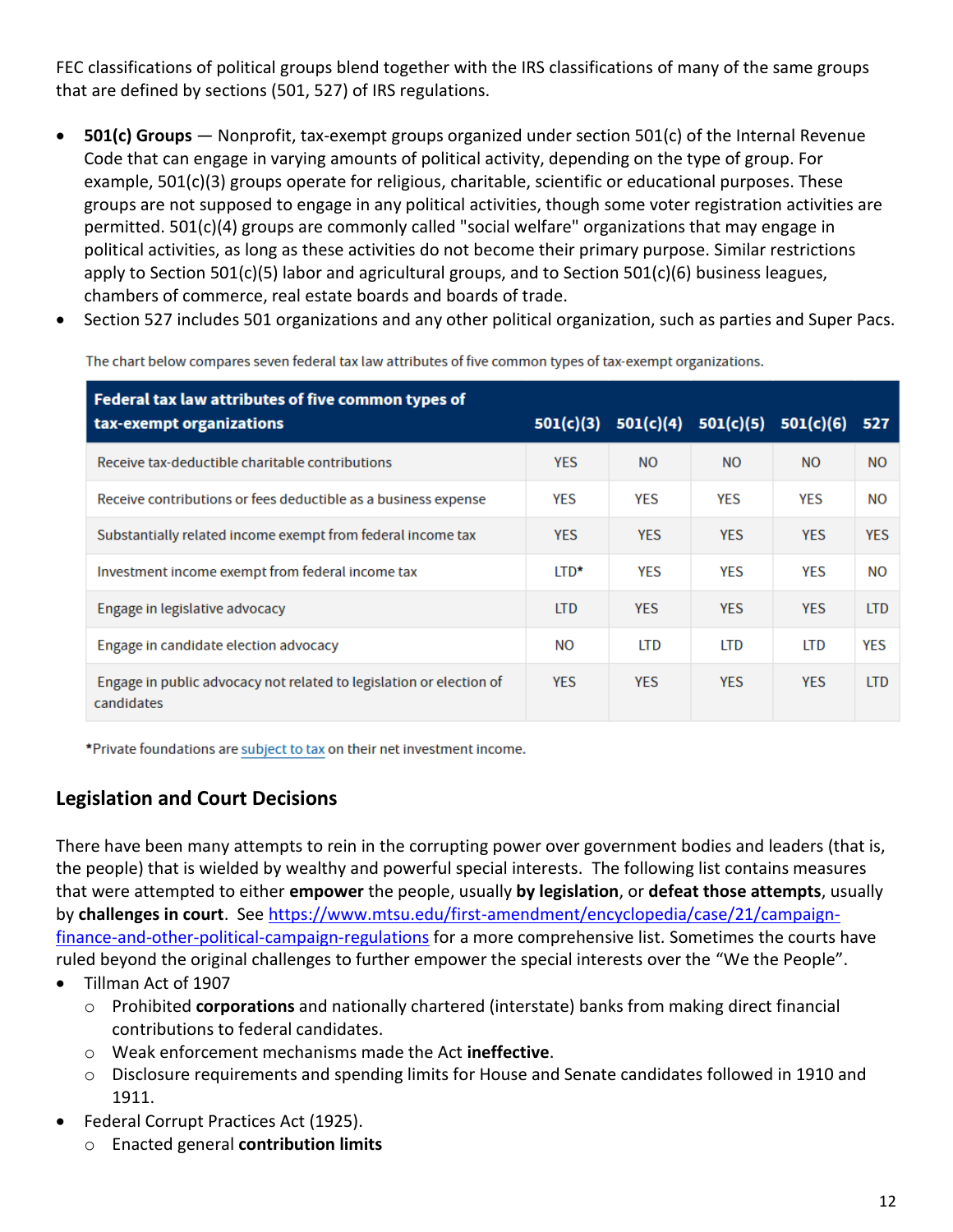- Hatch Act of 1939
	- o An amendment set an annual ceiling of **\$3 million for political parties' campaign expenditures** and **\$5,000 for individual** campaign contributions.
- Smith-Connally Act (1943) an[d Taft-Hartley Act](https://en.wikipedia.org/wiki/Taft-Hartley_Act) (1947)
	- o Extended the corporate ban to labor **unions**.
- Federal Election Campaign Act FECA (1971)
	- o Instituted various campaign finance **disclosure** requirements for federal candidates, political parties, and political action committees.
	- o Amended in 1974
		- established a comprehensive system of regulation and enforcement
		- caps on
			- Contributions by **individuals** to candidates
			- Contributions by **PACs** to candidates
			- Total campaign **expenditures**
			- **Independent expenditures** by individuals and groups relative to a clearly **defined candidate**
		- Enacted **public financing** of presidential campaigns
- Buckley v. Valeo (1976)
	- o Held that limits on most campaign spending violated rights to free speech **Money is speech**
	- o Introduced "**expressed advocacy**" principle (e.g. "Vote for")
	- o **Upheld donation limits**, citing state interest in avoiding corruption or appearance of corruption [https://en.wikipedia.org/wiki/Buckley\\_v.\\_Valeo](https://en.wikipedia.org/wiki/Buckley_v._Valeo)
- FEC Advisories  $(1977 2005)$ 
	- o Permitted political parties to fund "mixed-purpose" activities—including get-out-the-vote drives and generic party advertising—in part with **soft money**, and to use soft money to defray the costs of "legislative advocacy media advertisements," even if the ads mentioned the name of a federal candidate, so long as they did **not expressly advocate** the candidate's election or defeat. [https://en.wikipedia.org/wiki/Campaign\\_finance\\_in\\_the\\_United\\_States#Attempts\\_to\\_regulate\\_campa](https://en.wikipedia.org/wiki/Campaign_finance_in_the_United_States#Attempts_to_regulate_campaign_finance) ign finance
- Colorado Republican Federal Campaign Committee v. FEC (1996)
	- o Ruled that **Congress could not restrict** the total amount of "**independent expenditures**" made by a political party without coordination with a candidate, **invalidating** a FECA provision that restricted how **much a political party could spend** in connection with a particular **candidate**
- Bipartisan Campaign Reform Act (BCRA 2002) McCain, Feingold
	- $\circ$  Co-authored by Sen. John McCain, seeking redemption after his role in the \$160 billion Savings and Loan scandal was exposed
	- o Rulings **allowed soft money** contributions from individuals, corporations and unions, effectively enabling parties and candidates to **circumvent FECA's limitations** on federal election [campaign](https://en.wikipedia.org/wiki/Campaign_contributions)  **[contributions](https://en.wikipedia.org/wiki/Campaign_contributions)**.
	- o **Prohibited federal / state party money laundering**
	- o **Prohibited** the use of **corporate** and **union treasury funds** to pay for "electioneering communications" within **30 days of primary or 60 days of general election**
	- o Required **"stand by your ad"** ("I approve this message") statement for campaign ads
- [McConnell v. FEC](https://en.wikipedia.org/wiki/McConnell_v._Federal_Election_Commission) (2003)
	- o Ruled that **non-business, non-profit political organizations could run electioneering advertisements** provided that they did not accept corporate or union donations.
- FEC v. Wisconsin Right to Life, Inc. In Wisconsin Right to Life
	- o Ruled that if there was any reasonable way to view an advertisement as an **"issue ad,"** it would be exempt from the BCRA's restrictions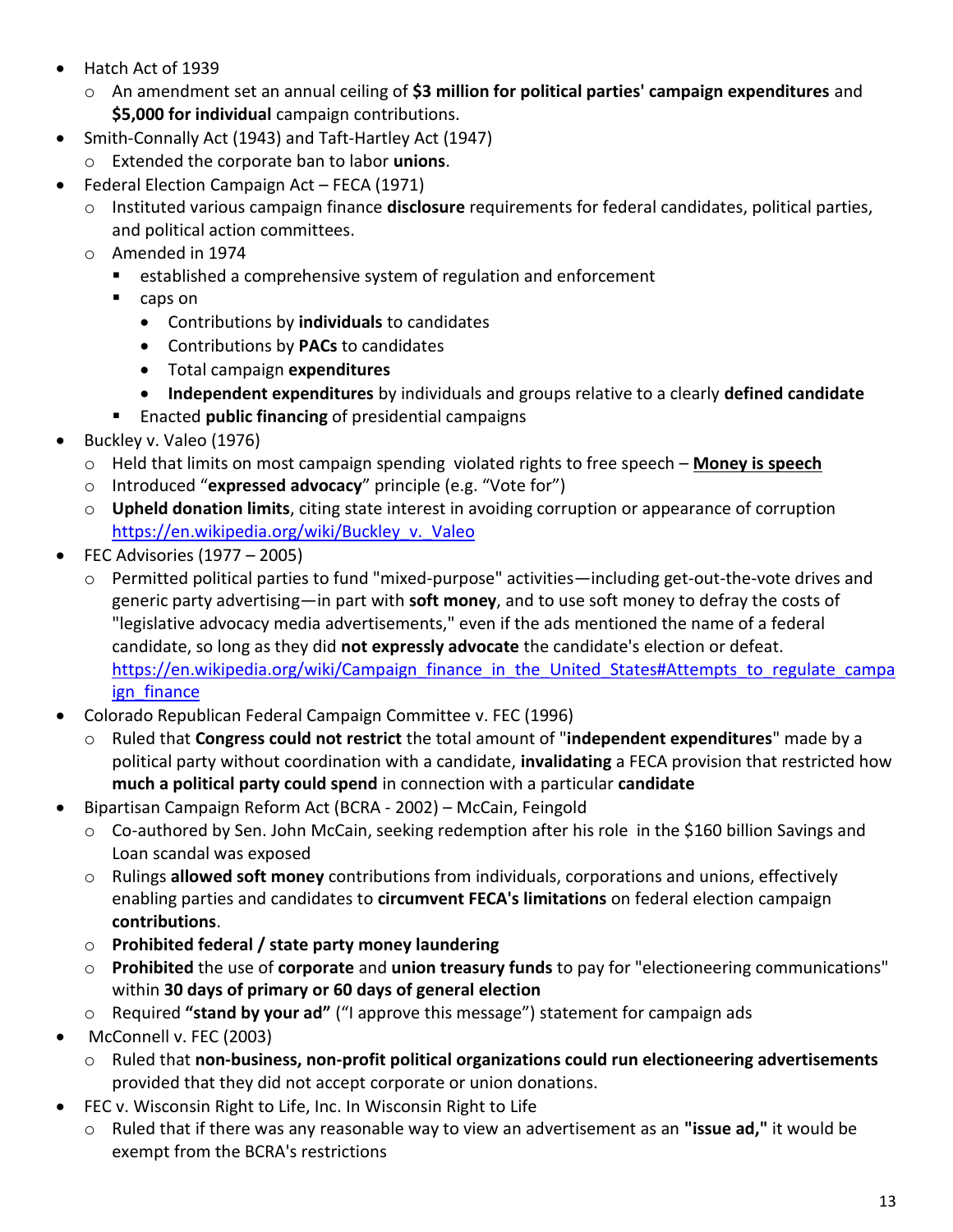- Davis v. FEC (2008)
	- o Allows **unlimited spending by self-funding** Congressional candidate
- Citizens United v. FEC (2010)
	- o **Struck down**, on free speech grounds, the **limits** on the ability of organizations that accepted corporate or union money from running electioneering communications
	- o Held that there was **no evidence** that large donations constituted corruption or the **appearance of corruption**
	- o **Ruled for the disclosure** of campaign contribution sources to mitigate conflicts of interests
- SpeechNOW.org v. FEC (2010*)*
	- o Cited Citizens United v. FEC free speech assertion
	- o Held that Congress could **not limit donations** to organizations that **only made independent expenditures**, that is, expenditures that were "uncoordinated" with a candidate's campaign.
- Carey v. FEC  $(2011)$ 
	- o **Allowed PACs** to accept **unlimited contributions** to one bank account solely for the purpose of independent expenditures and maintain a **segregated account (SSF)** that can give money to candidates. These PACs are also know as Hybrid PACs.
- McCutcheon v. Federal Election Commission (2014)
	- o Held that the **FEC limit on contributions** an individual can make over a two-year period to national party and federal candidate committees, **violates free speech**
- Omnibus Spending Bill (2015)
	- o In force for **1 year**
	- o Rider **blocks the Securities and Exchange Commission** from acting on a proposed rule to require corporations to **tell shareholders how corporate money is being spent on elections**
	- o Rider blocks the IRS from **clarifying rules** governing the acceptable **limits of political activities of social welfare organizations.**
- **For the People Act** House Joint Resolution 1 (HJR 1 2021) (Not yet passed)

Poll after poll has shown overwhelming public support for this legislation. [One recent survey](https://www.dataforprogress.org/blog/2021/1/22/majority-support-hr1-democracy-reforms) found **67 percent of Americans in favor, including 56 percent of Republicans and 68 percent of independents.** <https://www.brennancenter.org/our-work/research-reports/people-act-separating-fact-fiction>

- o **[Protecting and expanding voting rights and election security:](https://www.commoncause.org/our-work/voting-and-elections/)**
	- [Automatic voter registration](https://www.commoncause.org/our-work/voting-and-elections/voter-registration-modernization/)
	- Online voter registration
	- Same day voter registration
	- [Voting rights restoration](https://www.commoncause.org/clip/usa-today-op-ed-wheres-the-outrage-over-felons-voting-rights/) to people with prior felony convictions
	- **Expanded early voting**
	- Vote-by-mail for all who choose to vote that way (with postage prepaid)
	- **Prohibit voter purges that kick eligible voters off the registration rolls**
	- **E** Enhance [election security](https://www.commoncause.org/our-work/voting-and-elections/election-integrity/) with increased support for voter-verified, paper-based voting system and more oversight over election vendors
	- **[End partisan gerrymandering](https://www.commoncause.org/our-work/gerrymandering-and-representation/gerrymandering-redistricting/) by establishing independent redistricting commissions**
	- Prohibit providing false information about the elections process that discourages voting and other deceptive practices
- o **[Reduce the influence of big money in our politics:](https://www.commoncause.org/our-work/money-influence/)**
	- Require secret money organizations that spend money in elections to **disclose** their **donors**
	- Upgrade online political **spending transparency** rules to ensure voters know who is paying for the advertisements they see
	- Create a small donor-focused matching system so candidates for Congress aren't just reliant on big money donors to fund their campaigns and set their priorities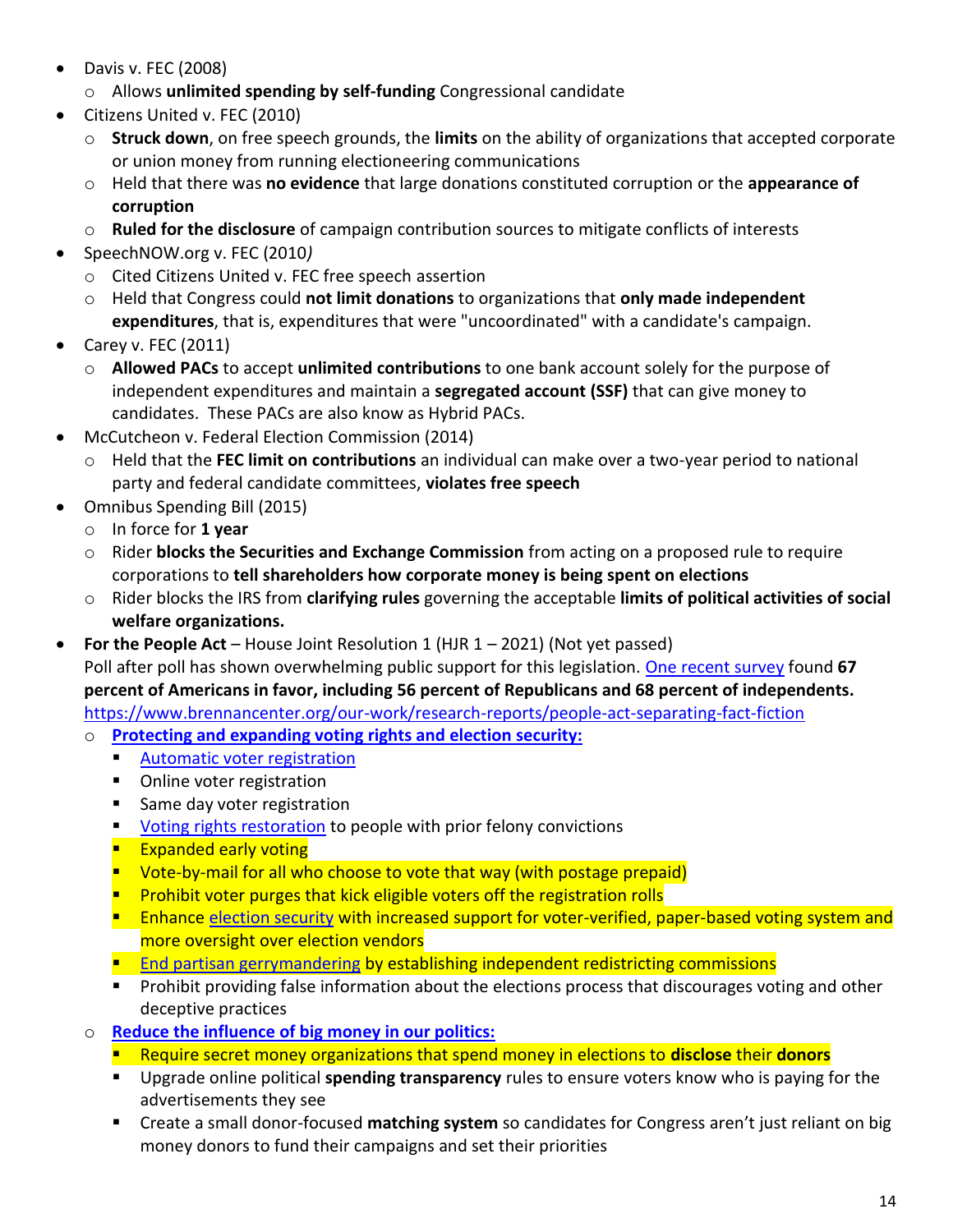- **EXTED Strengthen oversight** to ensure those who break our campaign finance laws are held accountable
- **EXED THE FEDERAL EXAMPLE THE COMMISSION** to enforce campaign finance law
- **Prohibit** the use of **shell companies** to funnel foreign money in U.S. elections
- Require government contractors to disclose their political spending
- o **[Ensure an ethical government accountable to the people:](https://www.commoncause.org/our-work/ethics-and-accountability/)**
	- Slow the revolving door between government officials and lobbyists
	- Expand conflict of interest law
	- Ban members of Congress from serving on corporate boards
	- Require major party presidential candidates to publicly disclose their tax returns
	- Overhaul the Office of Government Ethics to ensure stronger enforcement of ethics rules
	- Require members of the U.S. Supreme Court abide by a judicial code of ethics

[https://democracyreform-sarbanes.house.gov/sites/democracyreform.house.gov/files/SIMPLE-SECTION-](https://democracyreform-sarbanes.house.gov/sites/democracyreform.house.gov/files/SIMPLE-SECTION-BY-SECTION_H.R.-1_FINAL.pdf)[BY-SECTION\\_H.R.-1\\_FINAL.pdf](https://democracyreform-sarbanes.house.gov/sites/democracyreform.house.gov/files/SIMPLE-SECTION-BY-SECTION_H.R.-1_FINAL.pdf)

For more information see: [https://www.brennancenter.org/our-work/policy-solutions/annotated-guide](https://www.brennancenter.org/our-work/policy-solutions/annotated-guide-people-act-2021)[people-act-2021](https://www.brennancenter.org/our-work/policy-solutions/annotated-guide-people-act-2021) and<https://act.represent.us/sign/whats-hr-1-and-how-to-pass-it/>

- o **We the People Amendment** House Joint Resolution 48 (HJR 48 2021)
	- $\circ$  This is a Congressional resolution to vote for an amendment to the Constitution
	- o Not yet Passed
	- o **Money is not speech** in **all Constitutional proceedings**
	- o **All Artificial entities**, including, but not limited to, corporations**, do not have constitutional rights, only humans do**
	- o Nothing in this amendment shall be construed to abridge **freedom of the press**.
	- o <https://movetoamend.org/amendment>

For more information see<https://www.movetoamend.org/other-amendments>

- **Democracy for All Act** House Joint Resolution 1(HJR 1 2021)
	- o Not yet passed
	- o Nullifies the Money / Speech equivalency (Buckley v. Valeo**) for political spending**
	- o Nullifies the corporations / personhood equivalency (Citizens United v. FEC) **for political spending**
	- o Nothing in this amendment shall be construed to abridge **freedom of the press**.
	- o A version of this proposed amendment is in the For the People Act

[https://teddeutch.house.gov/uploadedfiles/116th\\_democracy\\_for\\_all\\_summary\\_and\\_faq.pdf](https://teddeutch.house.gov/uploadedfiles/116th_democracy_for_all_summary_and_faq.pdf)

- **Disclose Act –** Senate Bill 443 (S.443 2021)
	- o Not yet passed
	- $\circ$  Requires organizations spending money in elections including super PACs and 501(c)(4) dark money groups – to promptly disclose donors who have given \$10,000 or more during an election cycle.
	- $\circ$  Includes provisions to crack down on the use of shell corporations to hide the identity of the donor by requiring companies spending money in elections to disclose their true owners.
	- o Contains a "stand by your ad" provision requiring corporations, unions, and other organizations to identify those behind political ads – including disclosing an organization's top five funders at the end of television ads

[https://www.vanhollen.senate.gov/news/press-releases/van-hollen-whitehouse-cicilline-reintroduce](https://www.vanhollen.senate.gov/news/press-releases/van-hollen-whitehouse-cicilline-reintroduce-disclose-act-to-repair-americans-faith-in-democracy-require-transparency-in-campaign-finance)[disclose-act-to-repair-americans-faith-in-democracy-require-transparency-in-campaign-finance](https://www.vanhollen.senate.gov/news/press-releases/van-hollen-whitehouse-cicilline-reintroduce-disclose-act-to-repair-americans-faith-in-democracy-require-transparency-in-campaign-finance)

## **Dark Money**

• Only **30 percent** of outside spending in 2020 has come from groups that **fully disclose** their donors, an alltime low.

<https://www.opensecrets.org/news/2020/10/cost-of-2020-election-14billion-update/>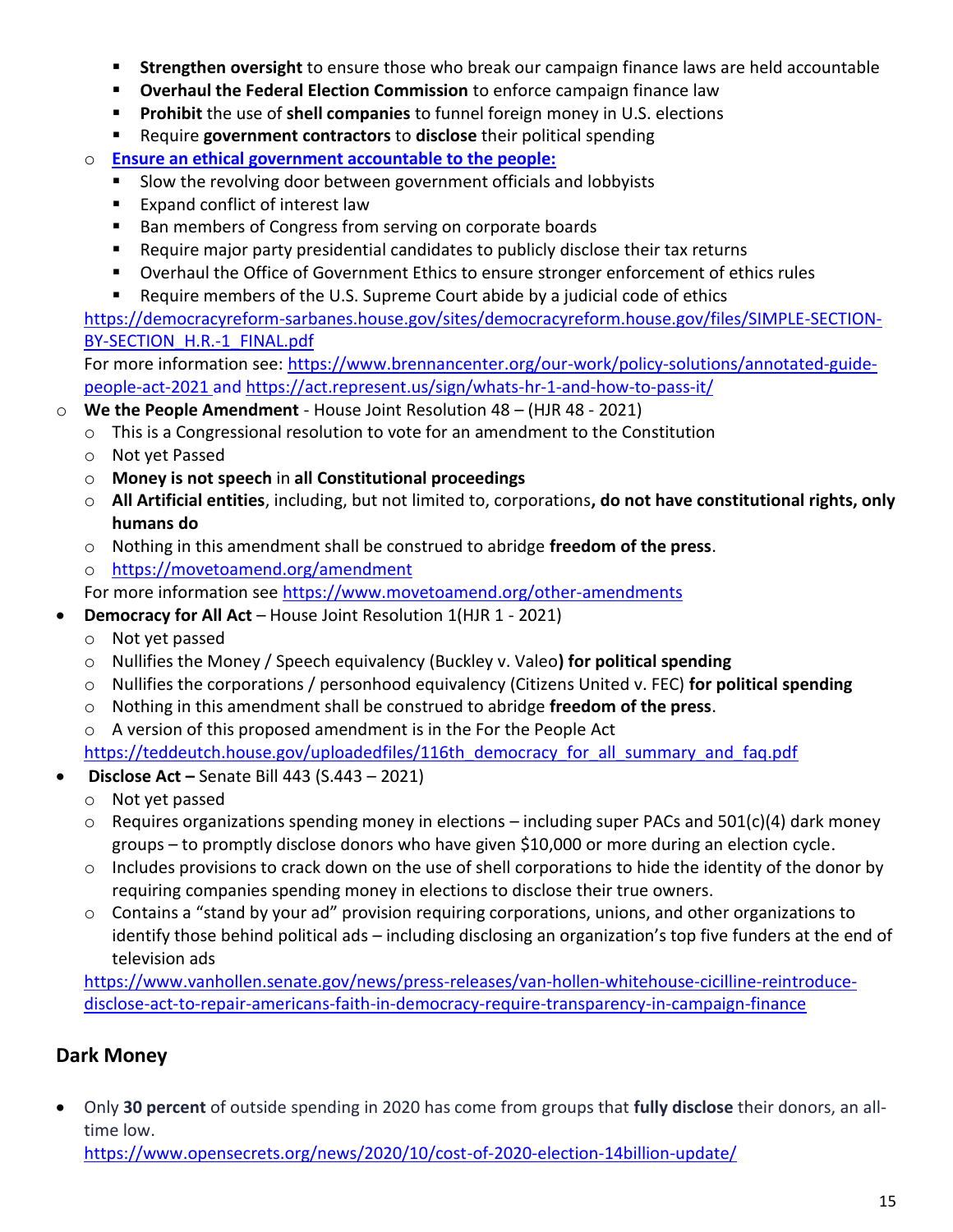• **Attack ads** accounted for about **70 percent** of the airings paid for by politically active nonprofits, according to the analysis of television ads identified as positive or negative. By comparison, **fewer than 20 percent** of airings paid for by **all political groups were critical** in tone. <http://darkmoneywatch.org/dark-money-groups-more-likely-to-sponsor-attack-ads/>

Dark Money contributions are commonly made using "common welfare" (501)(c) groups that don't have to report donors names or addresses, or by LLC's or by gaming FEC reporting deadlines. **The explosion of big money and secret spending wasn't spurred on by** *Citizens United* **alone.** It was enabled by a **number of court decisions** that surgically removed many restrictions in campaign finance law, and emboldened by inaction from Congress and gridlock within the Federal Election Commission. Those government bodies remain deeply divided, meaning the mishmash of campaign finance rules spawned by the Supreme Court will likely remain in place in 2020 and beyond. Here are some major examples of recent Dark Money schemes:

On Jan. 28, 2021, Campaign Legal Center (CLC) supplemented its 2020 [complaint](https://campaignlegal.org/document/complaint-against-donald-j-trump-president-and-trump-make-america-great-again-committee) filed with the Federal Election Commission (FEC) alleging that former President Trump's campaign and joint fundraising committee violated campaign finance law's reporting requirements by laundering **\$769 million** through **shell companies** organized and run by senior campaign officials, including American Made Media Consultants (AMMC). New reporting shows that Jared Kushner approved AMMC's formation and that its board initially included members of the former president's and former vice president's families who also held senior roles with the Trump campaign.

The U.S. Supreme Court heard oral arguments on April 26, 2021 in *[Americans for Prosperity Foundation v.](https://www.scotusblog.com/case-files/cases/americans-for-prosperity-foundation-v-becerra/)  [Rodriquez.](https://www.scotusblog.com/case-files/cases/americans-for-prosperity-foundation-v-becerra/)* The case challenged the constitutionality of a **California** law that required nonprofits operating in the state to provide regulators with a copy of their Internal Revenue Service (IRS) form listing their largest donors.

The [Americans for Prosperity Foundation](https://www.sourcewatch.org/index.php?title=Americans_for_Prosperity_Foundation) (AFPF), a **\$19 million** nonprofit in the vast political network of billionaire Charles Koch, and its allies argued that the rule infringed on their First Amendment rights and would open donors up to harassment and deter their giving, despite the fact that the information was kept confidential from the public. The case was consolidated with another challenge to California's law by the Thomas More Law Center, a Christian Rights litigation group.

The U.S. Court of Appeals for the Ninth Circuit [upheld](https://www.exposedbycmd.org/2020/01/10/koch-funds-groups-supporting-lawsuit-against-donor-transparency/) California's disclosure law as constitutional and justified by the state's need to ensure that tax-exempt funds are not used for improper purposes or self-dealing. AFPF and the hundreds of organizations that signed amicus briefs in support of billionaire Charles Koch network's position hope that the newly expanded right-wing majority on the Supreme Court will reverse that decision and lay the groundwork for future rulings against dark money disclosure laws. **In late June 2021 the court did indeed rule that California could not require the disclosure**.

Many of the organizations that have filed and signed onto briefs supporting AFPF receive cash from Koch funding vehicles and/or other major right-wing, private foundations.

The Center for Media and Democracy (CMD) analyzed the available IRS tax filings between 2015 and 2019 of **11 prominent right-wing funding nonprofits** and **Koch** contributions to the [Republican Attorneys General](https://www.sourcewatch.org/index.php?title=Republican_Attorneys_General_Association)  [Association](https://www.sourcewatch.org/index.php?title=Republican_Attorneys_General_Association) (RAGA). CMD found that those funders gave nearly **\$222 million to 69 organizations** that filed amici supporting AFPF in yet another example of what Sen. Shelden Whitehouse (D-RI) has coined "flotillas of [amicus briefs](https://twitter.com/SenWhitehouse/status/1316449927275438082?s=20)."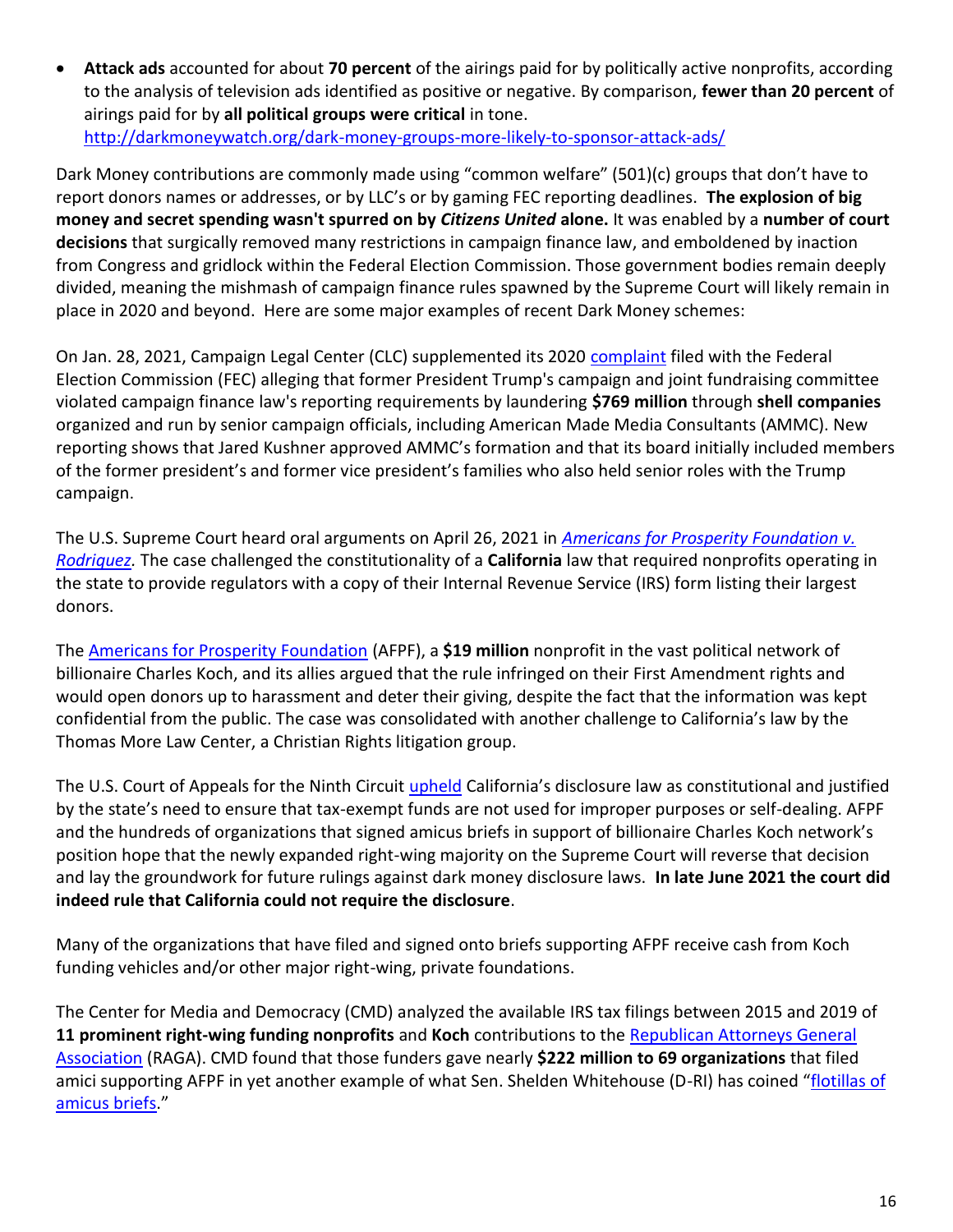The list of amici supporting AFPF reads like a who's-who of Koch influence network groups, **including State Policy Network** members and former members**, ALEC**, **Independent Women's Forum**, and litigation centers. Many of those groups are part of the **People United for Privacy** coalition that **SPN** organized to block donor disclosure laws.

#### **The \$222 million total does not include additional money donated directly by Koch, Koch family trusts, and foundation board members or leadership.**

[https://www.exposedbycmd.org/2021/04/26/major-right-wing-funders-push-supreme-court-case-against](https://www.exposedbycmd.org/2021/04/26/major-right-wing-funders-push-supreme-court-case-against-donor-disclosure/)[donor-disclosure/](https://www.exposedbycmd.org/2021/04/26/major-right-wing-funders-push-supreme-court-case-against-donor-disclosure/)

Having won significant battles at the federal level, political groups and libertarian nonprofits are now targeting state-level rules in district and appellate courts across the country. This is especially true for the Koch dark money organization in 2016 and 2020 because the Kochs disliked Trump. In those years they focused down ticket elections. The Koch political network has provided about one quarter of outside spending during the past decade. The book **Dark Money** by Jane Mayer is a definitive chronicle about the Kochs and their fellow **plutocrats**, including the Scaifes, Olins and Bradleys, who crafted a strategy stretching back to the 1950's and especially gained strength in the 1980's up until now with the goal of shifting our government and institutions at all levels, including the media, colleges and think tanks, toward Conservative, and libertarian ideas. The Bradley Foundation is one of many contributors to **election fraud conspiracies** and voter suppression efforts in many states, and that have been funding campaigns for **federal judge confirmations** and **anti-abortion laws**. <https://publicintegrity.org/politics/campaign-regulation-foes-targeting-state-level-restrictions/> [https://www.cnbc.com/2020/09/29/2020-presidential-election-why-koch-network-wont-help-trumps](https://www.cnbc.com/2020/09/29/2020-presidential-election-why-koch-network-wont-help-trumps-bid.html)[bid.html](https://www.cnbc.com/2020/09/29/2020-presidential-election-why-koch-network-wont-help-trumps-bid.html)

<https://theintercept.com/2021/08/07/election-fraud-bradley-impact-fund-donors/>

A report by the Atlantic Council presents three case studies in the U.S., Germany and U.K. that demonstrate how democracy and national security around the world is under threat by Dark Money campaigns that employ technical and monetary innovations to propagate information from **foreign states**. [https://www.atlanticcouncil.org/in-depth-research-reports/report/democracy-in-the-crosshairs-how-political](https://www.atlanticcouncil.org/in-depth-research-reports/report/democracy-in-the-crosshairs-how-political-money-laundering-threatens-the-democratic-process/)[money-laundering-threatens-the-democratic-process/](https://www.atlanticcouncil.org/in-depth-research-reports/report/democracy-in-the-crosshairs-how-political-money-laundering-threatens-the-democratic-process/)

OpenSecrets unearthed more than **\$4.3 million** (and counting) in direct payments from **Trump's 2020 campaign**, along with its joint fundraising committees, to people and firms involved in the **Washington, D.C. demonstration before a violent mob stormed the U.S. Capitol**. Those payments were a mere sliver of Trump's 2020 campaign and joint fundraising committee Dark Money operations. Th[e Trump Make America](https://www.opensecrets.org/jfc/summary.php?id=C00618371)  [Great Again Committee,](https://www.opensecrets.org/jfc/summary.php?id=C00618371) spent more than **\$771 million** throug[h American Made Media Consultants LLC.](https://www.opensecrets.org/campaign-expenditures/vendor?cycle=2020&vendor=American+Made+Media+Consultants) [Trump organization financed January 6 insurgency](https://www.opensecrets.org/news/2021/02/jan-6-protests-trump-operation-paid-3p5mil/?utm_source=twitter&utm_medium=social&utm_campaign=twitt_jan-6-tp35q-02/09/20&utm_source=OpenSecrets+Donor+List&utm_campaign=1466132cab-shell+co2_dl&utm_medium=email&utm_term=0_8ce7c3ba3d-1466132cab-212230541) • OpenSecrets

OpenSecrets.org has a comprehensive webpage about Dark Money at

[More money, less transparency: A decade under Citizens United • OpenSecrets](https://www.opensecrets.org/news/reports/a-decade-under-citizens-united). Another ProPublica webpage vividly illustrates the workings of the Koch political network that has provided about one quarter of outside spending during the past decade. Visit [https://projects.propublica.org/graphics/koch.](https://projects.propublica.org/graphics/koch)

## **Foreign Money**

Another OpenSecrets report names several foreign companies or their U.S. subsidiaries that contribute many millions that contributed to hybrid PACs or Super PACs in 2018 mid-term elections after the Citizens United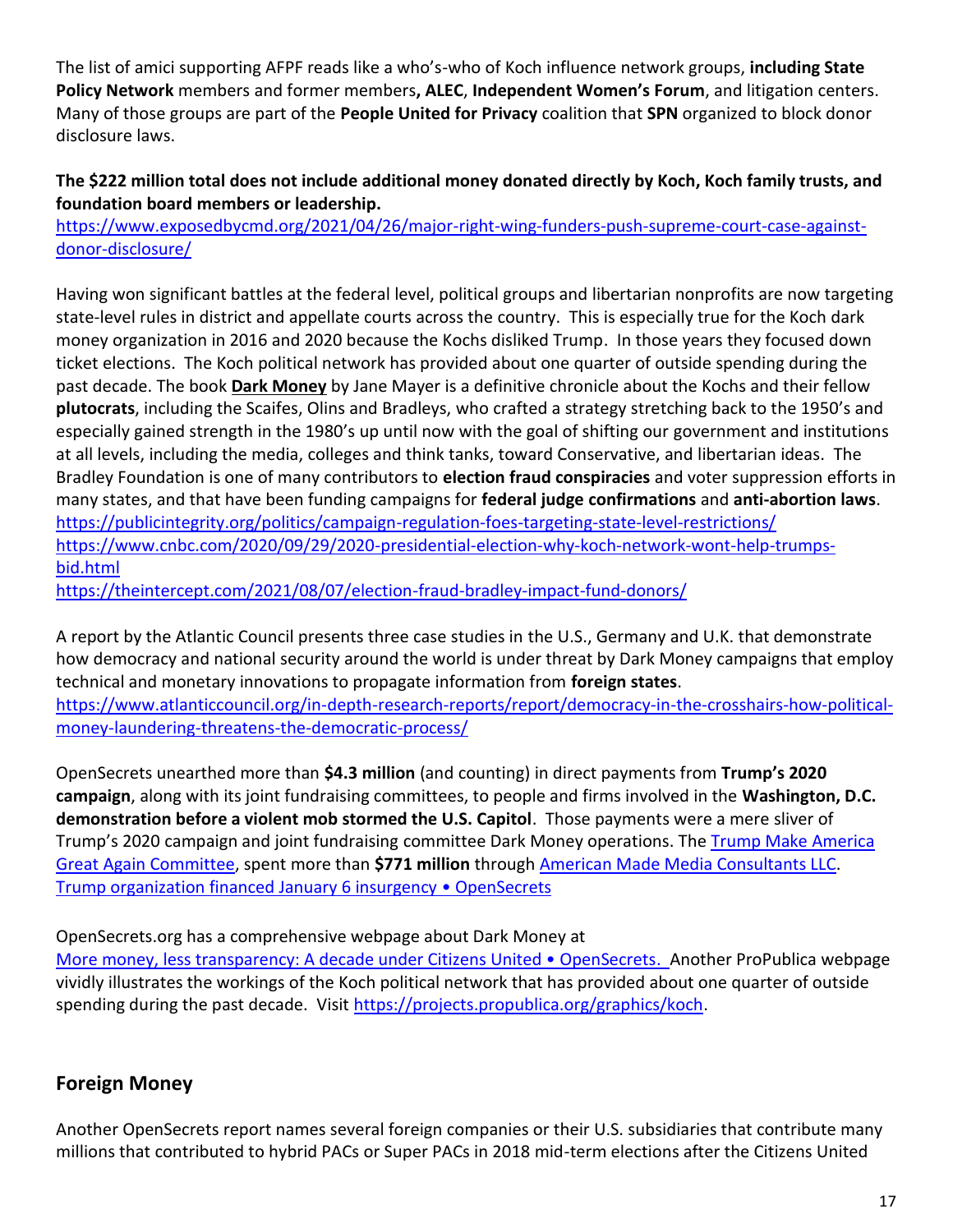decision opened the big special interest money floodgates. Foreign nationals are [barred](https://www.fec.gov/help-candidates-and-committees/candidate-taking-receipts/who-can-and-cant-contribute/) from contributing to federal committees. However, a foreign corporation's U.S. subsidiary is allowed to contribute to outside spending groups such as super PACs as long as no foreign national directs the contribution. Former FEC chairperson Ellen Weintraub, knows how it really works. She believes foreign actors likely have influence over U.S.-based subsidiaries, whether it's direct or indirect. The table below lists a few of the foreign actors that the authors were able to uncover. **Only the donations greater than \$50,000 are listed**.

| <b>Foreign Company</b>          | <b>US Subsidiary</b>         | <b>Amount</b> |
|---------------------------------|------------------------------|---------------|
| <b>British American Tobacco</b> | Reynolds American            | 1,200,000.00  |
| Encana (Canada)                 | Encana Oil & Gas USA         | 300,000.00    |
| <b>Prudential PLC</b>           | Jackson National Life Ins.   | 125,000.00    |
| InBev (Switzerland)             | Anhueser Busch, Miller-Coors | 75,000.00     |
| Stars Group (Canada)            |                              | 250,000.00    |
| AstraZeneca (UK, Sweden)        |                              | 900,000.00    |
| T-Mobil (Germany)               |                              | 105,900.00    |
| UBS (Switzerland)               | U.S. employee PAC            | 1,400,000.00  |
| Toyota                          | U.S. employee PAC            | 899,999.00    |

Following Citizens United, foreign-[owned corporations funnel millions into US elections • OpenSecrets](https://www.opensecrets.org/news/2019/03/citizens-united-foreign-owned-corporations-put-millions-in-us-elections/)

#### **Dialing for dollars**

In 2016 then Congressman David Jolly was interviewed on 60 Minutes. He described a briefing in 2014, six months before the November elections, given by Republican Party leadership where he was told that he and his colleagues' first responsibility was to raise **\$18,000 per day** for the National Republican Congressional Committee. He was accompanied in the interview by Republican Congressman Reid Ribble and Democratic Congressman Rick Nolan. They described separate Democrat and Republican locations a few blocks from the Capitol with tiny rooms where they would spend **4 hours or more every day** cold calling donors from lists they were given along with scripts. That is more time than they could spend on doing the work they were elected to do, and more than double the time that was required before the Citizens United decision opened the outside money floodgates.

Huffington Post published a model schedule that Democratic congress members were given at an orientation (see the image). The three congressmen sponsored the Stop Act to stop the practice. The bill died.

[https://www.cbsnews.com/news/60-minutes-are](https://www.cbsnews.com/news/60-minutes-are-members-of-congress-becoming-telemarketers/)[members-of-congress-becoming-telemarketers/](https://www.cbsnews.com/news/60-minutes-are-members-of-congress-becoming-telemarketers/)

"There have been decades and decades of members of Congress losing their lives to 'dialing for dollars,' " said [Ciara Torres-Spelliscy,](https://www.stetson.edu/law/faculty/torres-spelliscy-ciara/) a law professor at Stetson University who [studies political fundraising.](https://papers.ssrn.com/sol3/Papers.cfm?abstract_id=3083740) As of 2019



lawmakers were **still spending 30 hours a week in "call time"**. However, Erin Hill, executive director of [ActBlue,](https://secure.actblue.com/) a Democratic fund raising platform, believes that .their success in doubling the number of recurring contributions since the 2018 elections was made possible by small dollar online donations. The Republican online platform, Patriot Pass is expanding.

<https://www.marketplace.org/2019/03/04/can-internet-save-congress-call-time/>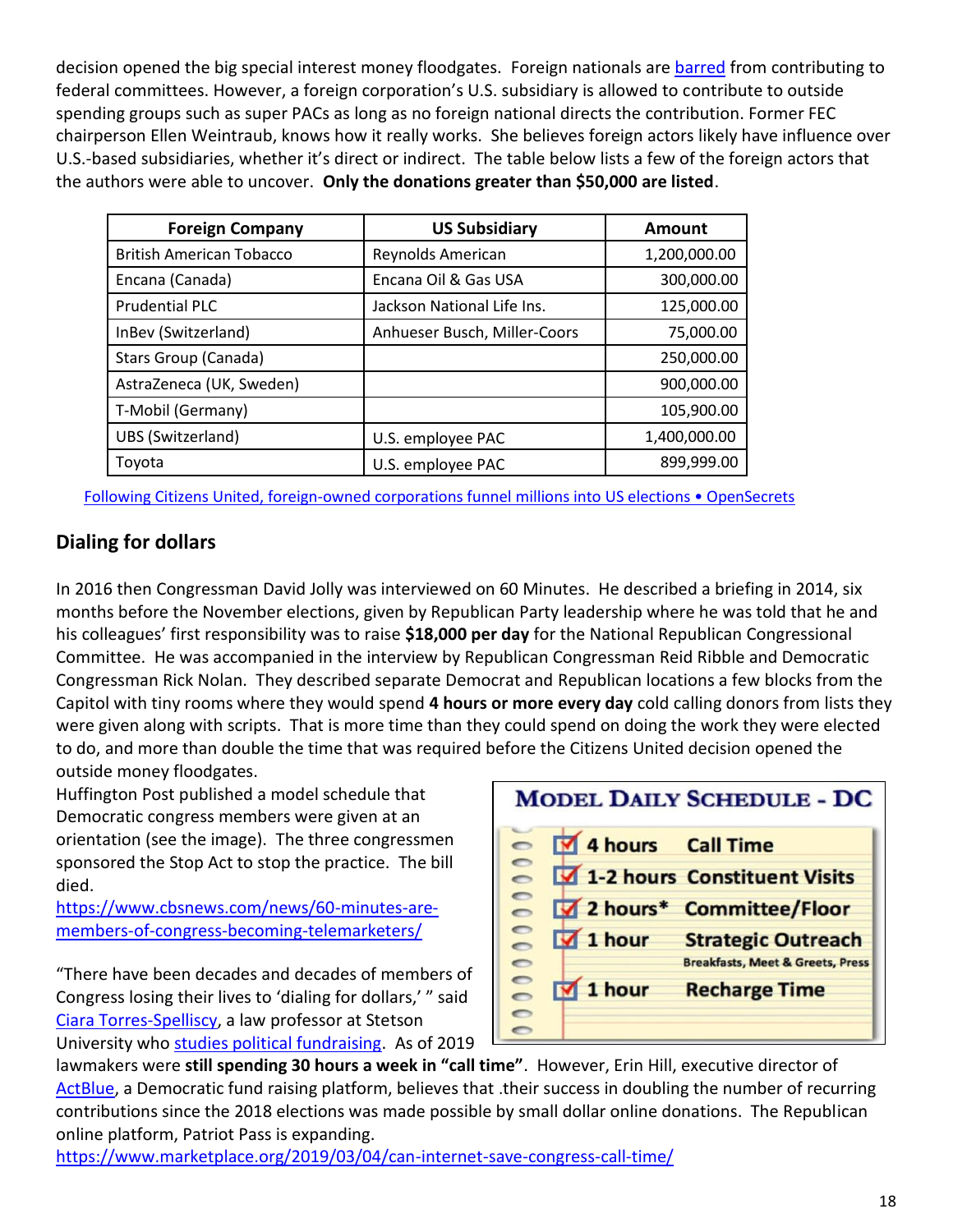# **Legal Corruption – Pay-to-Play, dodges, influence peddling**

Corporations and very wealthy individuals use our ragged campaign financing system to influence and / or buy off office holders, attack them if they don't toe the line, and replace them with more compliant politicians if need be.

One of the seminal efforts of the early 21<sup>st</sup> century to improve, indeed to save, American lives was **Obamacare**. Its benefits were weakened, not only by Republicans, but by Democrats, namely Max Baucus, then chair of the Senate Finance committee, and Senator Joe Lieberman, who **killed the public option** and who both happened to be **top recipients of campaign contributions from the Health and Insurance sectors.** [https://maplightarchive.org/story/lieberman-among-top-recipients-of-health-insurance-money-opposes-medicare](https://maplightarchive.org/story/lieberman-among-top-recipients-of-health-insurance-money-opposes-medicare-expansion/)[expansion/](https://maplightarchive.org/story/lieberman-among-top-recipients-of-health-insurance-money-opposes-medicare-expansion/)

This type of conflict of interest is rarely so publicized, but there are many examples that are just as nefarious. Public Citizen reports that in 2020 **fossil fuel** PACs donated **\$8.8 million** to 132 out of 145 lawmakers who voted against certifying the Electoral College after the Capitol riot on January, 6. Also, in 2020, 29 fossil fuel executives contributed more than **\$18 million** to America First Action and Trump Victory, political groups that worked to re-elect former-president Donald Trump, who himself instigated the insurrection. Additionally, 45 fossil fuel corporate executives also donated more than **\$8.5 million** to five political groups dedicated to supporting Republican Congressional candidates. "For years, oil and gas corporations funneled political donations to members of Congress who voted not to certify the true results of the November election," said Public Citizen President Robert Weissman. "Big Oil has long promoted science and truth denialism, helping to create a political culture that tolerates denial of facts.

<https://www.citizen.org/news/report-fossil-fuel-pacs-donated-8-8-million-to-republican-sedition-caucus/>

Public Citizen has identified at least **\$456,500** in campaign donations that were made by the country's **largest grid operator, PJM Interconnection LLC**, to political action committees (PACs) for the purpose of funding partisan electoral politics that have not been disclosed to the Federal Energy Regulatory Commission (FERC) as required. PJM's operations are funded through a federal electricity rate, called the Open Access Transmission Tariff, which **tens of millions of Americans pay** through their monthly utility bills in the 13 states where PJM operates. The complaint filed by Public Citizen asserts that millions were spent on lobbying, as well.

As the U.S. Senate prepared to vote on the confirmation of Oklahoma Attorney General Scott Pruitt, President Donald Trump's nominee to serve as administrator of the U.S. Environmental Protection Agency (EPA), Public Citizen's climate program has compiled a [fact sheet](https://mkus3lurbh3lbztg254fzode-wpengine.netdna-ssl.com/sites/default/files/public-citizen-senate-contributions-from-energy-ag-construction-fact-sheet-feb-2017.pdf) that provides campaign contribution data for all current senators from three major corporate sectors. These sectors, energy and natural resources, agribusiness and construction, often support practices that are at odds with the EPA.

The compiled data spans two full Senate election cycles, from 2004 to 2016, and includes information on contributions and total monetary rankings for every current United States senator. During this period, Republicans received **\$122.6 million** in campaign contributions from these sectors, or 72.7 percent of the total. Democrats received **\$46 million**, or 27.3 percent of the total. Each of the top 10 recipients is a Republican, as are 17 of the top 20 recipients. The top five are U.S. Sens. Ted Cruz (R-Tex.), Mitch McConnell (R-Ky.), John Cornyn (R-Tex.), Marco Rubio (R-Fla.) and Richard Burr (R-N.C.). The highest ranked Democrat is U.S. Sen. Robert Menendez (D-N.J.).

https://www.citizen.org/news/pruitts-epa-confirmation-could-be-eased-due-to-more-than-176-million-inindustry-donations-to-u-s-senators-by-anti-epa-interests/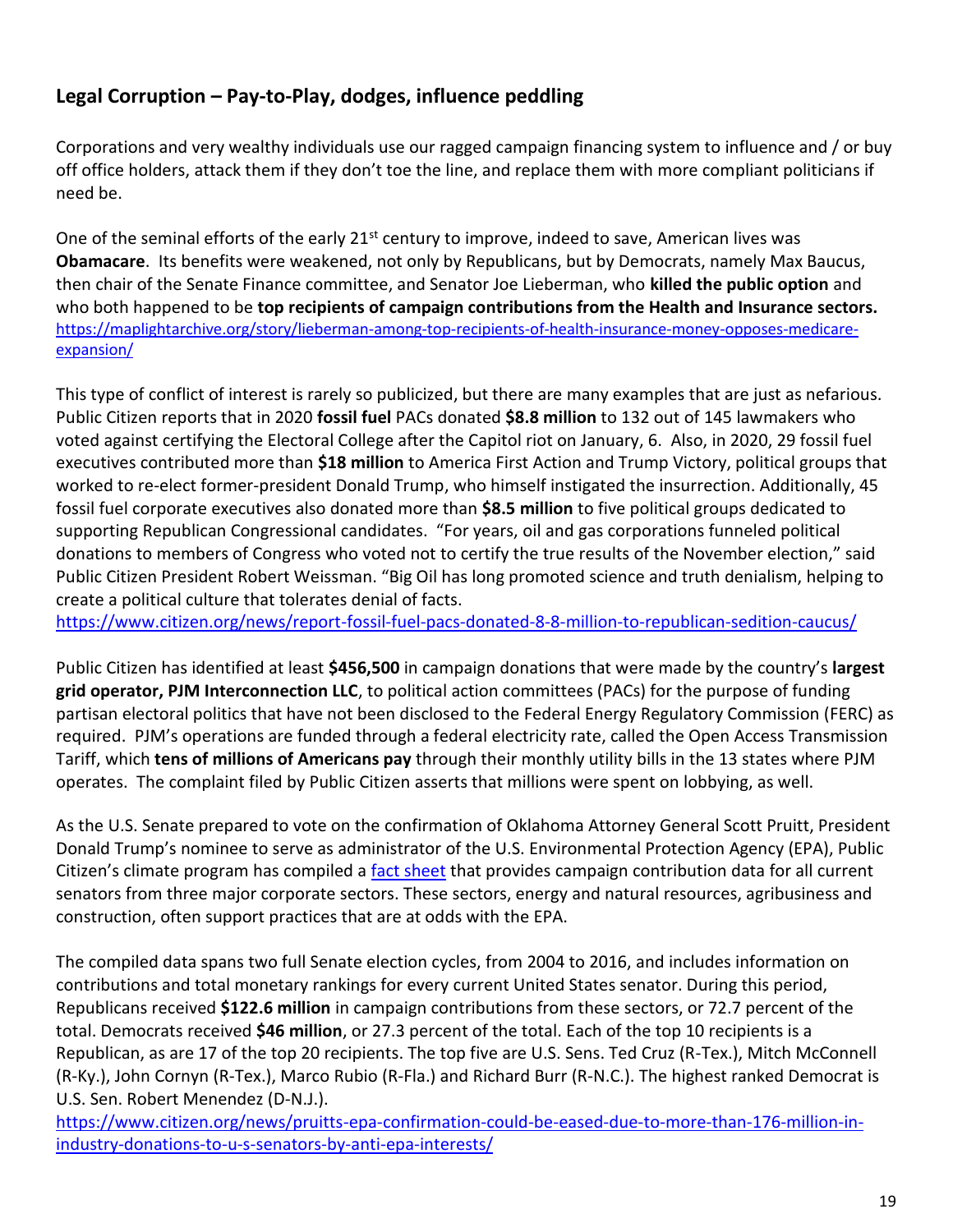In pointing out one more of many, many examples of how our Pay-to-Play system, the Brennan Center for Justice produced an article describing an ongoing and worsening **\$1.7 trillion student debt crisis** has been abetted by a system that especially harms disadvantaged Americans and will become a crisis for **60% or more** of **45 million** loan holders when the pandemic suspension on their payments is lifted in September, 2021. Student loan servicers have long targeted key House committee members to kill legislation to curtail for-profit colleges' abuse of federal student aid under the GI Bill. The article advocates the passing of the **"For the People Act"** to deliver more accountability from our government to its people.

[https://www.brennancenter.org/our-work/analysis-opinion/how-student-debt-crisis-underscores-urgency](https://www.brennancenter.org/our-work/analysis-opinion/how-student-debt-crisis-underscores-urgency-campaign-finance-reform)[campaign-finance-reform](https://www.brennancenter.org/our-work/analysis-opinion/how-student-debt-crisis-underscores-urgency-campaign-finance-reform)

The Public Citizen News (May / June 2021) reported that Covid-19 related products and services suppliers contributed **\$313 million** to the Trump campaign, receiving **\$13.4 billion** in contracts in 2020.

The above are only a few readily available highly suspicious, if not conclusive examples that our system is corrupt.

## **Public Financing Solutions**

There are essentially three types of **public campaign financing.**

- **Full** Maine, Arizona and Connecticut employ voluntary systems of full public campaign financing for candidates who qualify by collecting a specified number of small donations of \$5. In Connecticut the upper limit is \$250. Qualifiers receive grants deemed sufficient to run a campaign. In these systems, participating candidates must forgo private contributions.
- **Matching** Several states and localities use a system where a public fund is created to provide a match for every small contribution. The candidate must agree not to exceed a specified expenditure level. The matching amount varies by location and system. In the very successful and popular New York City system, the match can be as high as 9 for 1. Matches in other systems are generally lower.
- **Vouchers** In 2015, Seattle adopted a voucher program. Each voter receives a \$25 voucher to donate to one or more city office candidates. Candidates must adhere to strict spending limits. Besides mitigating the problem of big money, this system provides the benefit of greater participation in elections to all voters, even the poorest.
- [Nation's first voucher system for campaign contributions adopted by Seattle -](https://www.cbsnews.com/news/seattle-adopts-nations-first-voucher-system-for-campaign-contributions/) CBS News

In 1971 a presidential public campaign finance system was enacted for candidates who agreed to forgo private contributions. For the primary elections it offered a match of up to \$250 per individual if the candidate raised \$5000 in 20 different states, agreed to spend no more than about \$50 million total after cost of living adjustment (COLA in 2020), to limit spending in each state depending on voter population and to limit candidate personal spending to \$50,000. In the general election the candidate would get about **\$103 million**  after COLA. Minor party candidates receive amounts based on the popular votes received in previous elections or by other formulas for new parties. The system is financed by a \$3 dollar check box on our income tax form to be taken from tax owed. No major party candidate in the general election has opted for public financing since 2004 because private election spending has vastly overtaken public amounts. [https://ballotpedia.org/Public\\_financing\\_of\\_campaigns](https://ballotpedia.org/Public_financing_of_campaigns)

Public financing for congressional campaigns is a transformative proposal. By matching and multiplying small donations from everyday Americans, it would allow candidates to stop chasing big checks and special interest money, and to focus instead on grassroots supporters. But even though it's a new idea for congressional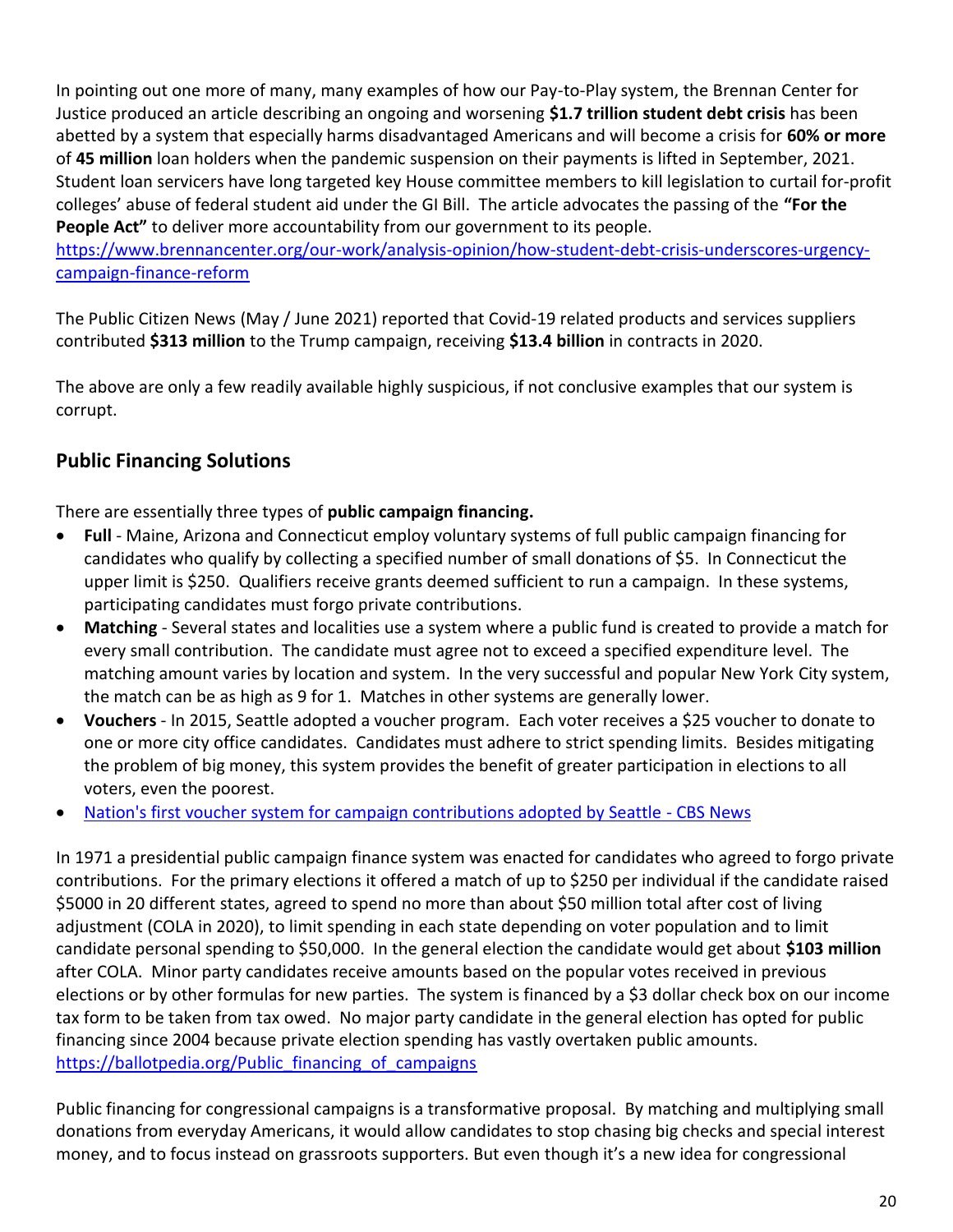elections, public financing already has an established track record. The For the People Act would update and improve an existing system used by virtually every major presidential candidate for decades. Public financing systems have also flourished in state and local elections. Testimonials from voters and candidates where the system is in use reflect strong support. Thus far, courts have consistently upheld the constitutionality of public financing.

<https://www.brennancenter.org/our-work/analysis-opinion/how-congress-can-better-represent-people>

Some form of public campaign financing has been adopted in several states, and cities, **including Colorado, Maine, Connecticut, Florida, Hawaii, Maryland, Michigan, Arizona, North Carolina, New Mexico, Wisconsin, Minnesota, Rhode Island, Vermont, Washington, West Virginia,** and **Massachusetts**, New York City, NY; Los Angeles, CA; Montgomery County, MD; Howard County, MD; Prince George's County, MD; Baltimore, MD; Suffolk County, NY; Berkeley, CA; Portland, OR; Seattle, WA; Santa Fe, NM; Albuquerque, NM; Washington, DC; and Denver, CO. Common Cause engaged in many of those reforms. Here are the effects of these efforts:

- People with modest wealth are able to run for and win public office
- "We the People" fund campaigns, so they can hold public officials accountable
- Candidates spend more time listening to and meeting with their constituents, instead of consistently focusing on raising big money from just a handful of donors
- Elected officeholders are reflective of the community at large and share similar values and experiences with voters' everyday lives
- Elected officials are less indebted to a narrow set of big money donors, and are more accountable to all voters
- Policies and laws are more responsive to public needs and less skewed by wealthy special interests
- **Connecticut's Citizens' Election Program** is a **national model**, according to a new analysis by Common Cause. In 2018, **\$27 million** was spent for the gubernatorial, legislative and other statewide races. That's **1/7th of 1%** of the state's general fund spending that year. During the first 10 years, 76% of candidates chose public financing. Since its enactment in 2006, the program has resulted in many hundreds of millions of dollars of extra savings or income to the state.

<https://www.commoncause.org/our-work/money-influence/campaign-finance/citizen-funded-elections/> [https://en.wikipedia.org/wiki/Publicly\\_funded\\_elections](https://en.wikipedia.org/wiki/Publicly_funded_elections)

[https://www.courant.com/politics/hc-pol-connecticut-campaign-financing-20200914](https://www.courant.com/politics/hc-pol-connecticut-campaign-financing-20200914-qyqv4755jvf7nawywir7h6v7fi-story.html) [qyqv4755jvf7nawywir7h6v7fi-story.html](https://www.courant.com/politics/hc-pol-connecticut-campaign-financing-20200914-qyqv4755jvf7nawywir7h6v7fi-story.html)

## **Conclusion**

Beginning with our country's founding, the power of big money in politics has prevented America from fulfilling the promise of a true democratic republic with accountability to only the voters equally, to rich and poor instead of very wealthy special interests. That power continues to grow at an accelerating rate, especially during the past 50 years, at the expense of any significant progress in solving our major problems, including climate change, healthcare, income and wealth disparity, student loan debt, unequal educational opportunity, job insecurity and displacement, our immigration system, gun violence, the opioid crisis and many others. These are problems are a threat to our unity and survival as a democracy and even as a society.

In recent years the public profile of solutions that would deliver power and fairness to all citizens has risen, as it often does after a crisis, such as a war, a depression or a political upheaval because those events are often caused by the politically and economically powerful and result in an upward redistribution of wealth and privilege and a downward redistribution of loss and suffering. It seems that now might be an opportunity to enact those solutions, such as the **For the People Act**, which holds the promise of correcting many of the past